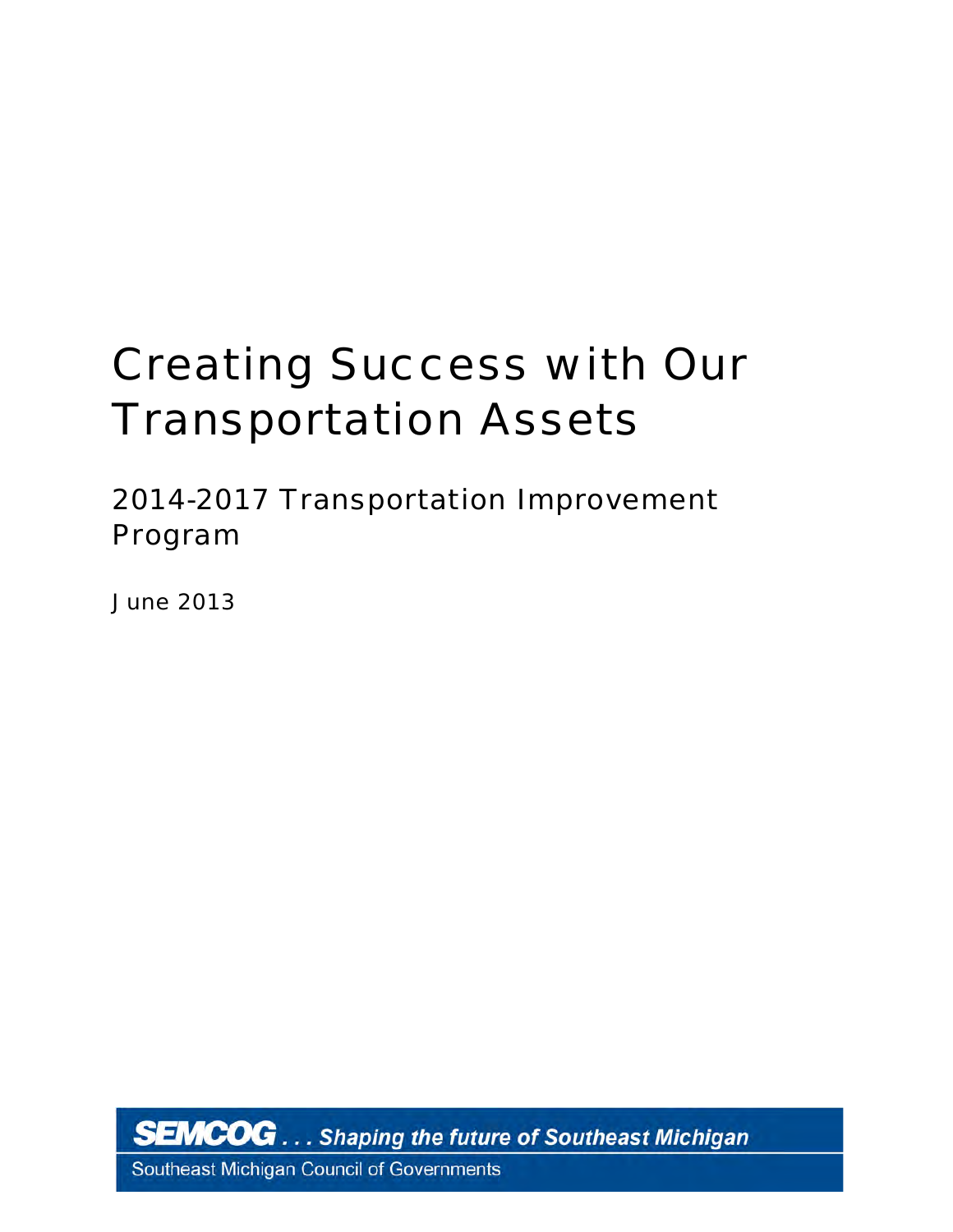# SEMCOG*. . . Shaping the future of Southeast Michigan*

#### **Mission**

SEMCOG, the Southeast Michigan Council of Governments, is the only organization in Southeast Michigan that brings together all of the region's governments to solve regional challenges.

SEMCOG strengthens local governments and regional decision making by:

- Providing data and unbiased analysis for informed decision making affecting Southeast Michigan and its local governments;
- Promoting the efficient use of tax dollars for both long-term infrastructure investment and shorter-term governmental efficiency;
- Delivering direct assistance to member governments in the areas of transportation, environments, and community and economic development;
- Solving regional issues that go beyond the boundaries of individual local governments; and
- Advocating on behalf of Southeast Michigan in Lansing and Washington.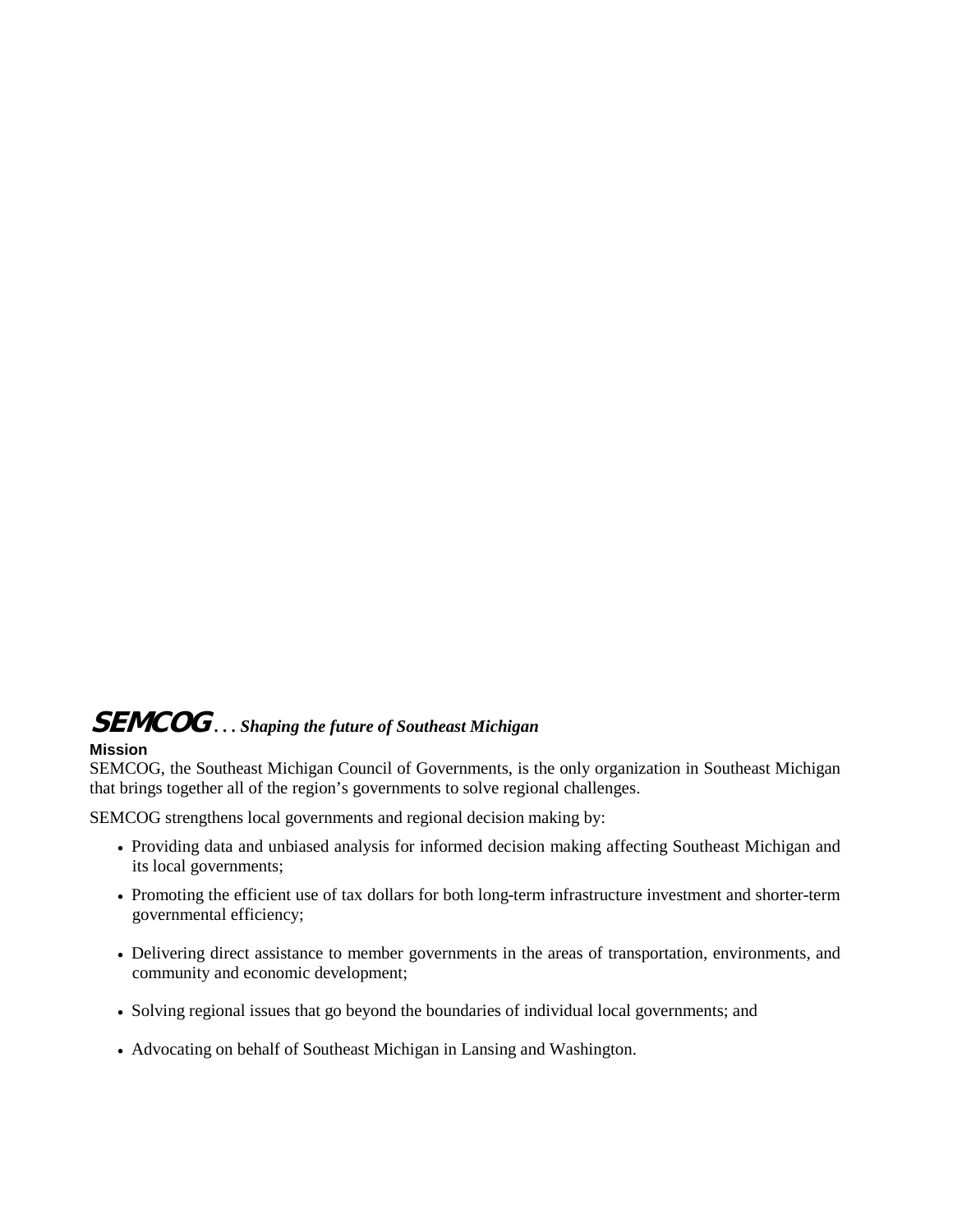# Creating Success with Our Transportation Assets

# 2014-2017 Transportation Improvement Program

© SEMCOG 2013

### Abstract

*Creating Success with Our Transportation Assets: 2014-2017 Transportation Improvement Program (TIP) for Southeast Michigan* describes how over \$3.8 billion in revenues will be invested to support our transportation system. It is responsive to the many new realities in the region, the country, and the world. Actions needed to improve the quality and reliability of the transportation system, increase our economic prosperity, reach a higher level of fiscal sustainability, broaden our access to vital destinations, make our communities more desirable, and protect our environment are described. Implementation of this plan will help improve Southeast Michigan's quality of life. The 2014-2017 TIP can be viewed online at www.semcog.org.

Preparation of this document may be financed in part through grants from and in cooperation with the Michigan Department of Transportation with the assistance of the U.S. Department of Transportation's Federal Highway Administration and Federal Transit Administration; the Michigan Department of Natural Resources with the assistance of the U.S. Environmental Protection Agency; the Michigan State Police Office of Highway Safety Planning; and local membership contributions.

*Permission is granted to cite portions of this publication, with proper attribution. The first source attribution must be "SEMCOG, the Southeast Michigan Council of Governments." Subsequently, "SEMCOG" is sufficient. Reprinting in any form must include the publication's full title page. SEMCOG documents and information are available in a variety of formats. Contact SEMCOG Information Services to discuss your format needs.*

#### **SEMCOG**

Southeast Michigan Council of Governments Information Center 1001 Woodward Avenue, Suite 1400 Detroit, MI 48226-1904 313-961-4266 • fax 313-961-4869 www.semcog.org • infocenter@semcog.org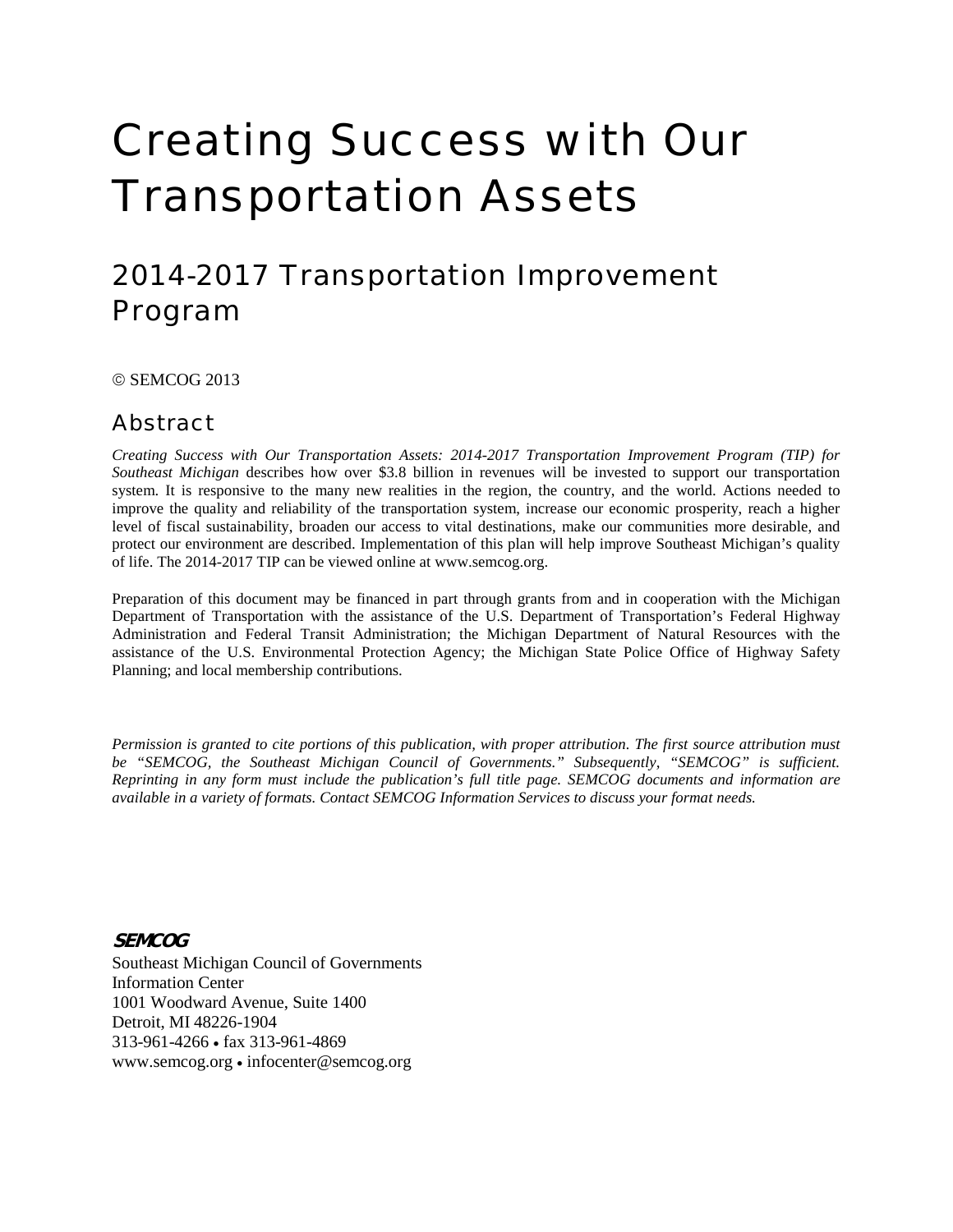ii – Creating Success with Our Transportation Assets 2014-2107 Transportation Improvement Program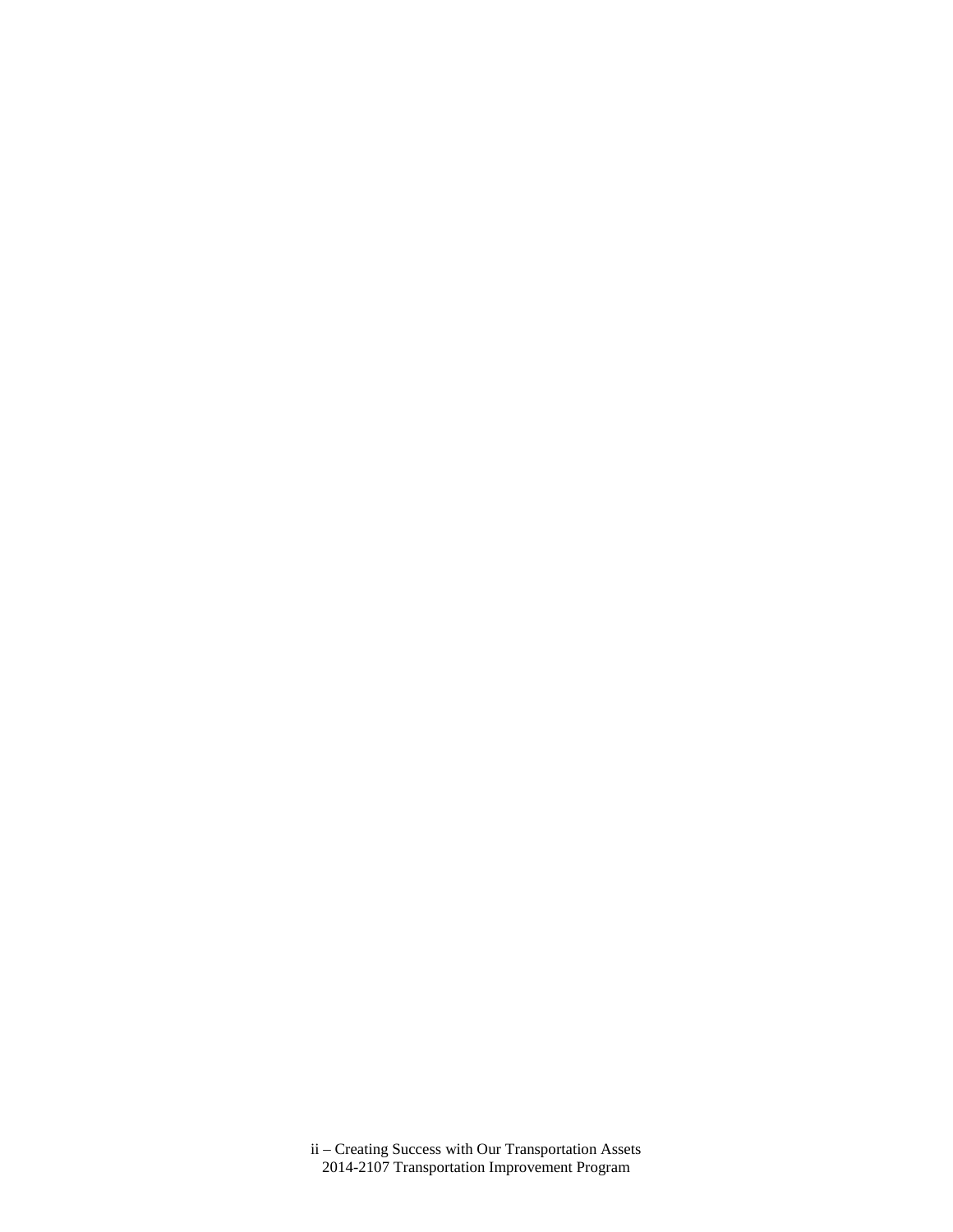# **Table of Contents**

| Consistency with the Regional Intelligent Transportation Systems (ITS) Architecture  20           |  |
|---------------------------------------------------------------------------------------------------|--|
|                                                                                                   |  |
|                                                                                                   |  |
|                                                                                                   |  |
|                                                                                                   |  |
|                                                                                                   |  |
|                                                                                                   |  |
|                                                                                                   |  |
|                                                                                                   |  |
| Chapter 7: Consistency with the Regional Intelligent Transportation Systems (ITS) Architecture:23 |  |
|                                                                                                   |  |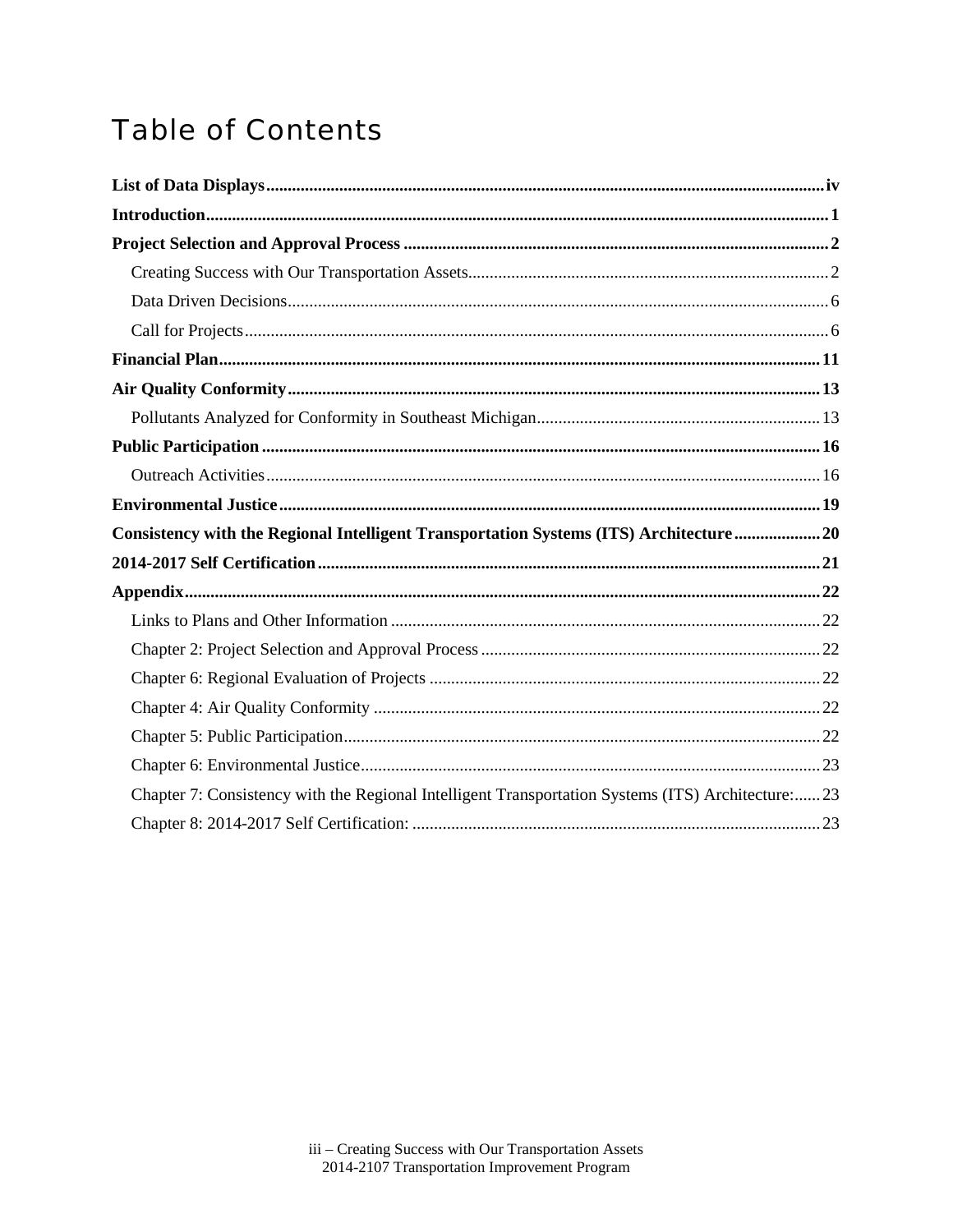# <span id="page-5-0"></span>List of Data Displays

#### Tables

| Table 1 | Summary of Investment in Southeast Michigan's Transportation System, 2014-2017 8 |  |
|---------|----------------------------------------------------------------------------------|--|
| Table 2 |                                                                                  |  |
| Table 3 |                                                                                  |  |
| Table 4 |                                                                                  |  |
| Table 5 |                                                                                  |  |
| Table 6 |                                                                                  |  |

## Figures

| Figure 1 | Creating Success in Southeast Michigan Outcomes and Performance Measures3 |  |
|----------|---------------------------------------------------------------------------|--|
| Figure 2 |                                                                           |  |
| Figure 3 |                                                                           |  |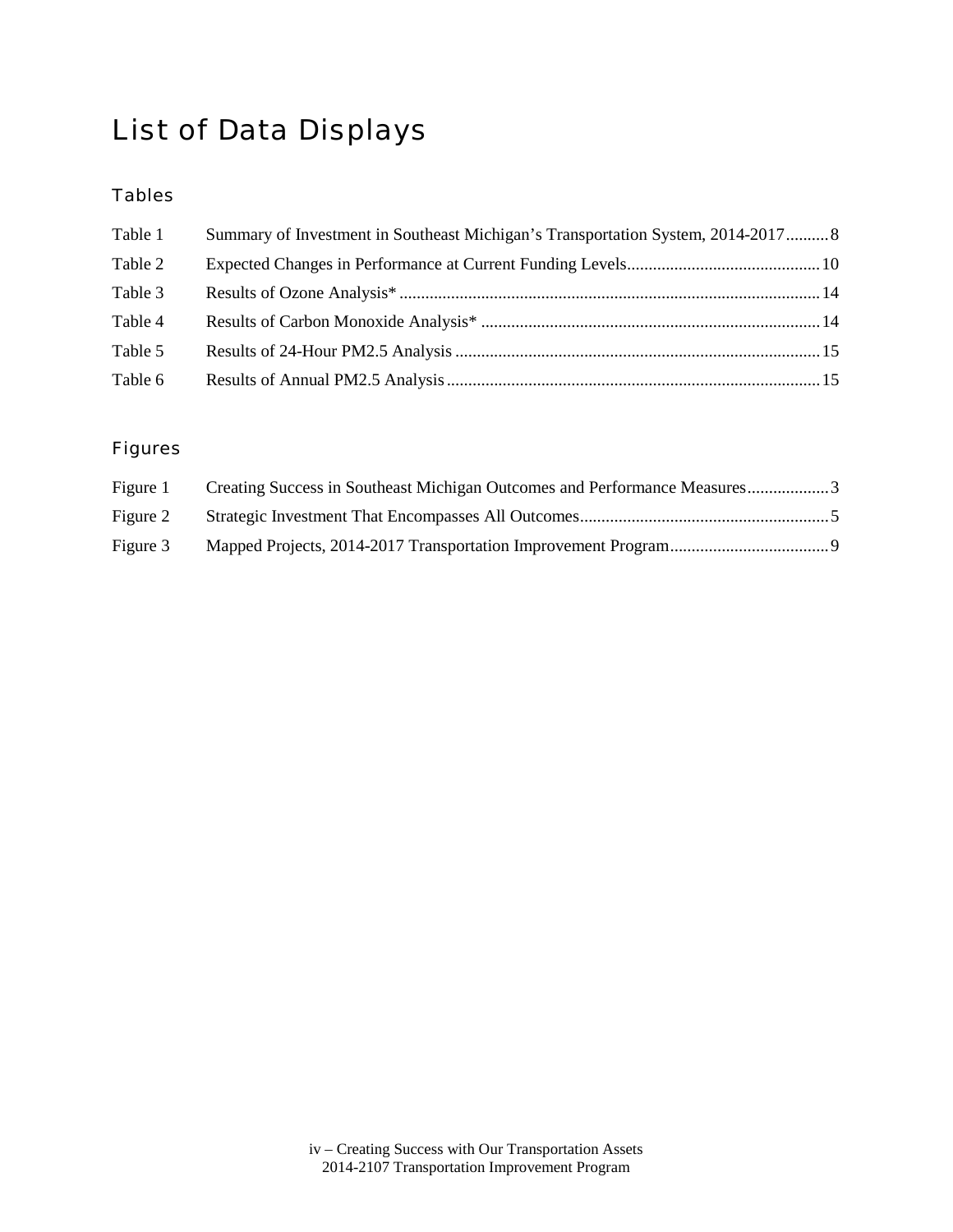# <span id="page-6-0"></span>Introduction

The FY 2014-2017 Transportation Improvement Program for Southeast Michigan, known as the TIP, contains a list of capital and operational improvements to the transportation system in southeast Michigan. Through the TIP, SEMCOG, the Southeast Michigan Council of Governments, takes a fresh look at how the region is implementing the 2040 Regional Transportation Plan. The TIP is a four-year schedule of projects that are the highest priorities for transportation agencies and local governments in the region. The FY 2014-2017 TIP contains over 500 projects representing \$3.8 billion of investment in capital improvements and transit operating activities. Projects must be shown in the TIP in order to receive federal funds.

SEMCOG is responsible for developing the TIP as the established Metropolitan Planning Organization (MPO) for Southeast Michigan. The region consists of Livingston, Macomb, Monroe, Oakland, St. Clair, Washtenaw, and Wayne Counties. Through the TIP, the region develops its priorities and submits them to the state and federal governments. In addition to providing the project list, this document describes the process taken to assess the program for its compliance with federal and state mandates. These assessments include an analysis demonstrating how well the TIP achieves the outcomes of *Creating Success with Our Transportation Assets*, Southeast Michigan's 2040 Regional Transportation Plan (RTP).

The TIP is developed through a cooperative process involving all stakeholders in the region. These stakeholders include the Michigan Department of Transportation (MDOT), Federal Highway Administration (FHWA), Federal Transit Administration (FTA), Michigan Department of Natural Resources and Environment (MDNRE), United States Environmental Protection Agency (EPA), county road agencies, cities, villages, and transit agencies. The public is given an opportunity to both identify transportation issues to be addressed and to comment on the projects in the TIP prior to approval. SEMCOG serves as the agency staffing this process and ensures that both local elected officials and the general public have a voice in project selection.

The TIP implements the policies and projects included in 2040 RTP. The 2040 RTP consists of four major components: an inventory of the current state of transportation in Southeast Michigan; outcomes and performance measures; a list of projects; and an assessment of how well these projects relate to the outcomes. Projects submitted for the TIP are first reviewed against the 2040 RTP project list, and the outcomes and performance measures. All projects that widen a roadway for at least a full travel lane and at least one-half mile in length must be specifically listed in the 2040 RTP. This is done to ensure that both the TIP and the plan are in conformance with the Clean Air Act.

Outcomes and performance measures guide the 2040 RTP. Recognizing that regional issues require regional input, SEMCOG works with state and local officials, special interest groups, and the public to establish transportation goals and objectives.

Much like the 2040 RTP, projects included in the TIP are analyzed in various ways and made available for public comment. These steps ensure the TIP is compliant with all federal and state laws and regulations and that the public has an opportunity to comment on the projects. These analyses ensure the projects selected for programming have reasonably available financial resources, conform to Clean Air Act requirements, and do not negatively impact low-income and minority populations.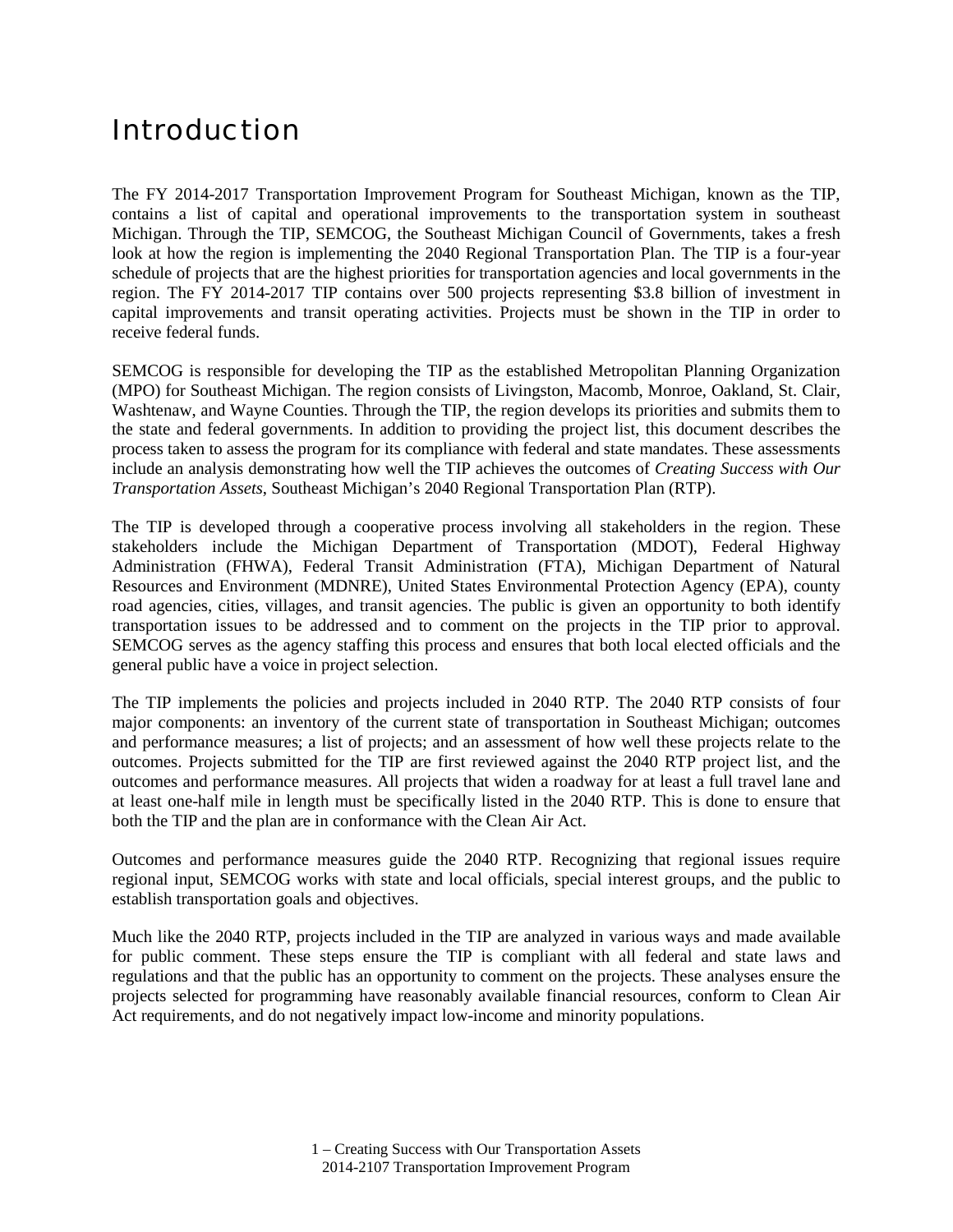# <span id="page-7-0"></span>Project Selection and Approval Process

Development of project priorities with SEMCOG conducting regional analysis on the existing transportation system by identifying and prioritizing transportation deficiencies. This information is then transmitted to county federal aid committees and transportation study committees along with an estimate of funds reasonably assumed to be available over the four years of the TIP. These committees meet periodically throughout the year to assess available federal aid funds and recommend and manage projects subsequently awarded funding. Project recommended for funding by these committees is the initial critical step in beginning TIP development. It is at this level that transportation system needs are most apparent. The Michigan Department of Transportation (MDOT) is responsible for developing projects for improvements to the state trunkline system in the region. As with county committees, MDOT conducts a comprehensive review of the needs on the trunkline system and sets priorities for addressing their needs. These priorities, however, are set at the state level.

Federal aid committees (FAC) exist in each of the seven counties (Livingston, Macomb, Monroe, Oakland, and Wayne) and the City of Detroit. Transportation Study Committees exist in St. Clair and Washtenaw Counties. The membership of these groups primarily includes elected officials and executive staff from county and local government.

The five major transit systems develop projects for capital improvements and operations. These agencies include the Ann Arbor Transportation Authority, Blue Water Area Transportation Commission, Detroit Department of Transportation, Lake Erie Transportation Commission, Livingston Essential Transportation Services, and Suburban Mobility Authority for Regional Transportation. Projects are submitted directly by these agencies or through local FACs.

SEMCOG oversees the project selection and submission procedures through regionally approved policies in addition to federal and state regulations. Once recommended at the county FAC or study committee level, these projects are submitted to SEMCOG and subjected to a rigorous committee and technical review. Three committees review the TIP prior to adoption: the TIP Development Committee (TIPDC), SEMCOG Transportation Advisory Council (TAC), and SEMCOG Executive Committee. TIPDC is the first to review the draft list and supporting documentation. The committee meets three times each year to review and make recommendations to TAC on the draft TIP. TAC conducts its review and makes a recommendation to the Executive Committee.

### <span id="page-7-1"></span>Creating Success with Our Transportation Assets

The 2014-2017 TIP is designed to reflect SEMCOG's adopted outcomes and performance measures of the 2040 RTP. It emphasizes effectively using our finite resources to meet the needs of residents, businesses, and visitors in a manner that fits with the realities of the  $21<sup>st</sup>$  Century and contributes to:

- 1. Economic Prosperity
- 2. Desirable Communities
- 3. Fiscally Sustainable Public Services
- 4. Reliable, Quality Infrastructure
- 5. Healthy, Attractive Environmental Assets
- 6. Access to Services, Jobs, Markets, and Amenities

The collection of data and analysis to support the projects, or actions, contained within the TIP was driven by the adopted measures in SEMCOG's Creating Success program (Figure 1).

> 2 – Creating Success with Our Transportation Assets 2014-2107 Transportation Improvement Program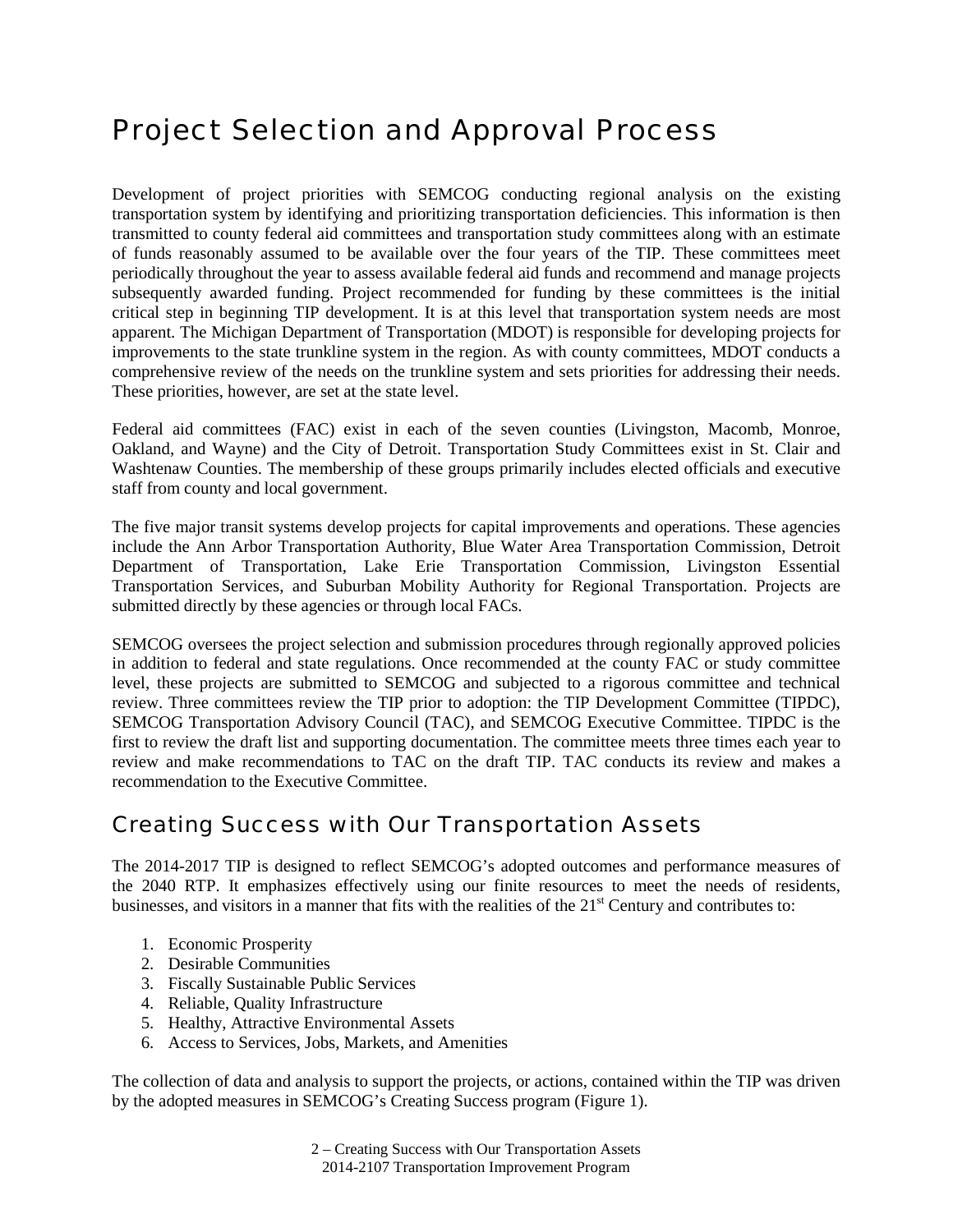#### <span id="page-8-0"></span>Figure 1

#### Creating Success in Southeast Michigan Outcomes and Performance Measures

| Economic Prospectry                                                           | Desirable Communities                                                                                                                                                | <b>Fiveally Sustainable</b><br><b>Public Services</b>                                                           | <b>Reliable, Quality</b><br><b>Infrastructure</b>                                                                                           | Healthy, Attractive<br><b>Edvlemmental Assets</b>                            | Access to Services.<br>Jobs, Markets, &<br><b>Amenities</b>                                                                                                                                   |
|-------------------------------------------------------------------------------|----------------------------------------------------------------------------------------------------------------------------------------------------------------------|-----------------------------------------------------------------------------------------------------------------|---------------------------------------------------------------------------------------------------------------------------------------------|------------------------------------------------------------------------------|-----------------------------------------------------------------------------------------------------------------------------------------------------------------------------------------------|
| Percent of population age 25<br>and over with a bachelor's<br>degree or above | Percent of $4th$ and $8th$ grade<br>students at or above<br>proficiency in reading, math,<br>and science (MEAP scores)                                               | Community Fiscal Indicator<br>Score - number that are:<br>- fiscal neutral<br>- fiscal watch<br>- fiscal stress | Percent of roads in good,<br>fair, poor, condition                                                                                          | Percent of time in<br>compliance with air quality<br>standards               | Percent of households with<br>access to jobs                                                                                                                                                  |
| Percent of population age 25<br>and over with an associate's<br>degree        | ACT scores                                                                                                                                                           | Municipal credit rating                                                                                         | Percent of bridges in good,<br>fair, poor condition                                                                                         | Percent of green cover                                                       | Percent of households with<br>reasonable access to<br>amenities such as:<br>entertainment venues<br>museums/cultural<br>attractions<br>walking/biking<br>facilities<br>parks<br>sports venues |
| Change in real regional Gross<br>Domestic Product (GDP)                       | Violent crime rate<br>Property crime rate                                                                                                                            | Number of region's local<br>governments with multi-year<br>budget                                               | Infrastructure utilization rate                                                                                                             | Volume of stormwater<br>flowing into our waterways                           | Percent of households with<br>reasonable access to<br>services such as:<br>educational institutions<br>medical<br>facilities/hospitals<br>libraries<br>full service grocery<br>stores         |
| Real per capita personal income<br>growth                                     | Number/percent of<br>occupied housing units                                                                                                                          | Local governments<br>unfunded liabilities relative<br>to budget                                                 | Peak infrastructure service<br>demand and total<br>consumption:<br>water<br>ä,<br>×.<br>sewer<br>$\overline{a}$<br>energy<br>transportation | Number of areas with known<br>water quality impairments                      | Rate of export activity                                                                                                                                                                       |
| Poverty rate                                                                  | Access to amenities such as:<br>entertainment venues<br>٠<br>÷<br>museums/cultural<br>attractions<br>walking/biking facilities<br>parks<br>i,<br>i,<br>sports venues |                                                                                                                 | Percent of water and<br>sewer system in good, fair,<br>poor condition                                                                       | Condition of<br>macroinvertebrates (bugs) in<br>rivers                       | Broadband accessibility                                                                                                                                                                       |
| Labor underutilization rate<br>$(U-6)$                                        | Access to services such as:<br>educational institutions<br>medical<br>facilities/hospitals<br>libraries<br>÷,<br>full service grocery<br>stores                      |                                                                                                                 | Percent of drinking water<br>meeting standards                                                                                              | Diversity of fish species                                                    |                                                                                                                                                                                               |
| Change in jobs                                                                | Migration rates                                                                                                                                                      |                                                                                                                 | Transit ridership                                                                                                                           | Number of known invasive<br>species                                          |                                                                                                                                                                                               |
| Industry concentration                                                        | Voter participation rate                                                                                                                                             |                                                                                                                 | Rate of traffic fatalities<br>and serious injuries                                                                                          |                                                                              |                                                                                                                                                                                               |
| <b>Unnsumer</b> confidence                                                    | People's destre to reside in<br>community                                                                                                                            | <b>Uthzen</b> satisfaction with<br>local government services.                                                   | Utizen satisfaction with<br>quality/cohibility of ruads.<br>water, and sewer systems                                                        | Perceptions about outdoor<br>environment making this a<br>nice place to live | Residents' anility to get to<br>jobs amenibes, onliner<br>environment/recreation, and<br><b>SCIVICES</b>                                                                                      |

#### **What We Need to Achieve: Outcomes**

Several measures that reflect the concomes will be based on a regional survey. In general, they will measure public sentiment retated to all six moreone-(See examples above.)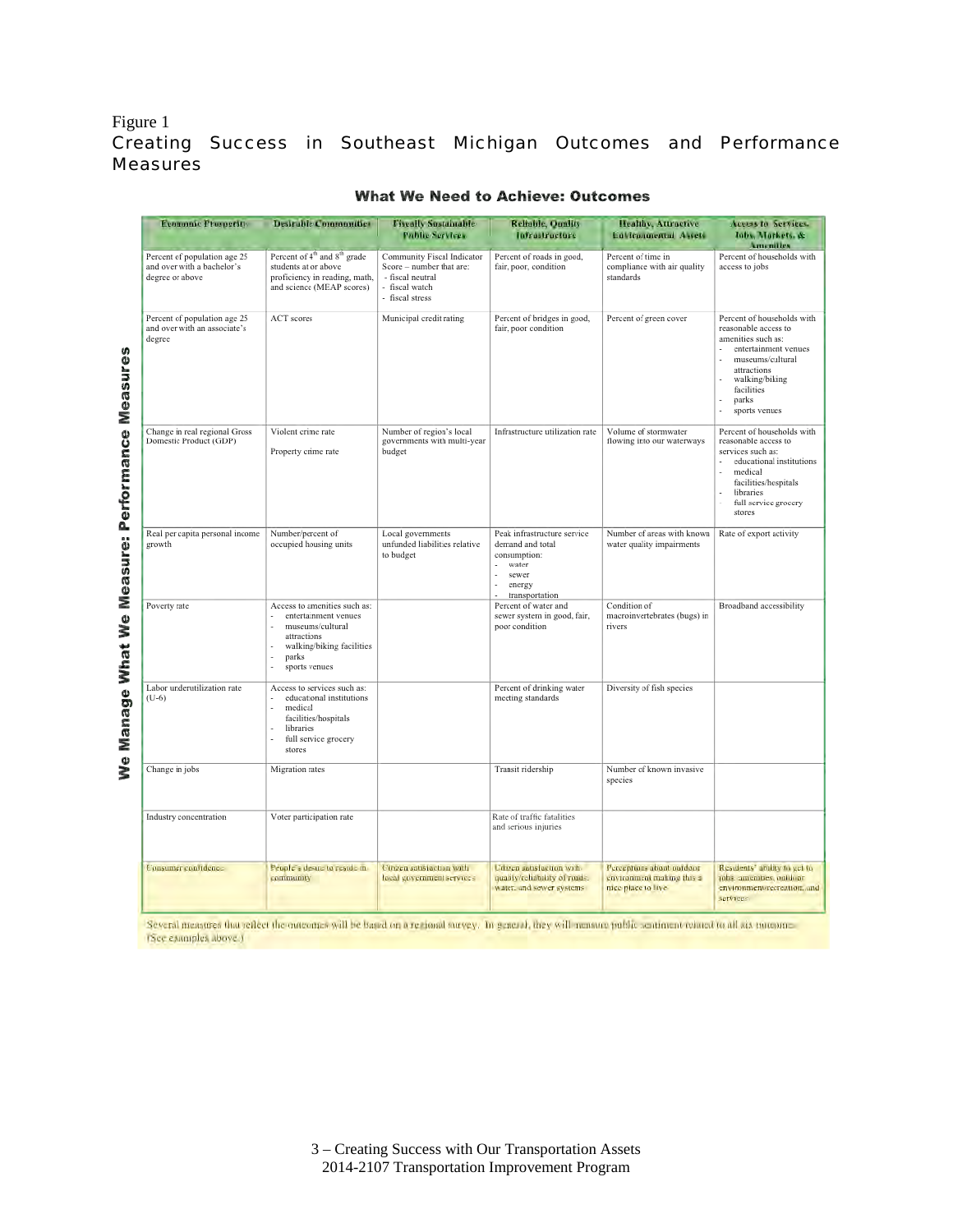#### Strategic Investment that Encompasses all Outcomes

Positioning Southeast Michigan for greater success requires a continued transitioning to a more holistic, strategic approach where transportation performance targets are agreed upon based on a combination of three factors:

- How much achieving the target contributes to performance relative to a specific issue area within the transportation system (e.g., road condition);
- How much achieving the target contributes to performance of the overall transportation system (e.g., mobility, access, condition, etc.); and
- How much achieving the target contributes to achieving other outcomes and performance targets also valued by the region (e.g., fiscal sustainability, healthy environmental assets, etc.).

It's expected that in the future, increasing emphasis would be placed on setting targets for performance measures to guide investment and distribution of transportation funding. SEMCOG continues to recognize the need for a process where decisions on distribution of funds would be increasingly weighted by their rate of return on investment and value in moving the region toward achieving the adopted targets. In fact, that structure has now been framed and is described in Figure 2.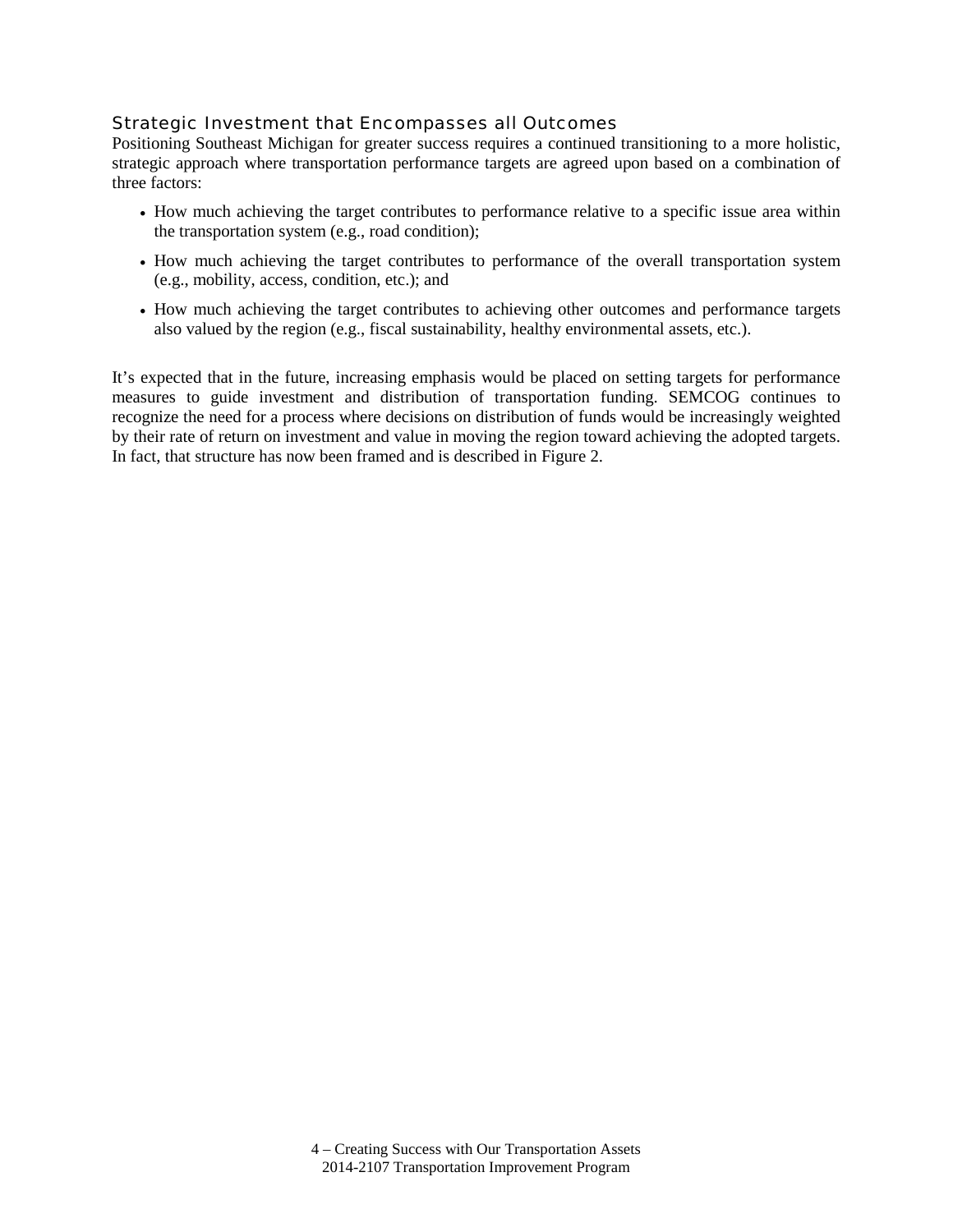<span id="page-10-0"></span>Figure 2 Strategic Investment That Encompasses All Outcomes



5 – Creating Success with Our Transportation Assets 2014-2107 Transportation Improvement Program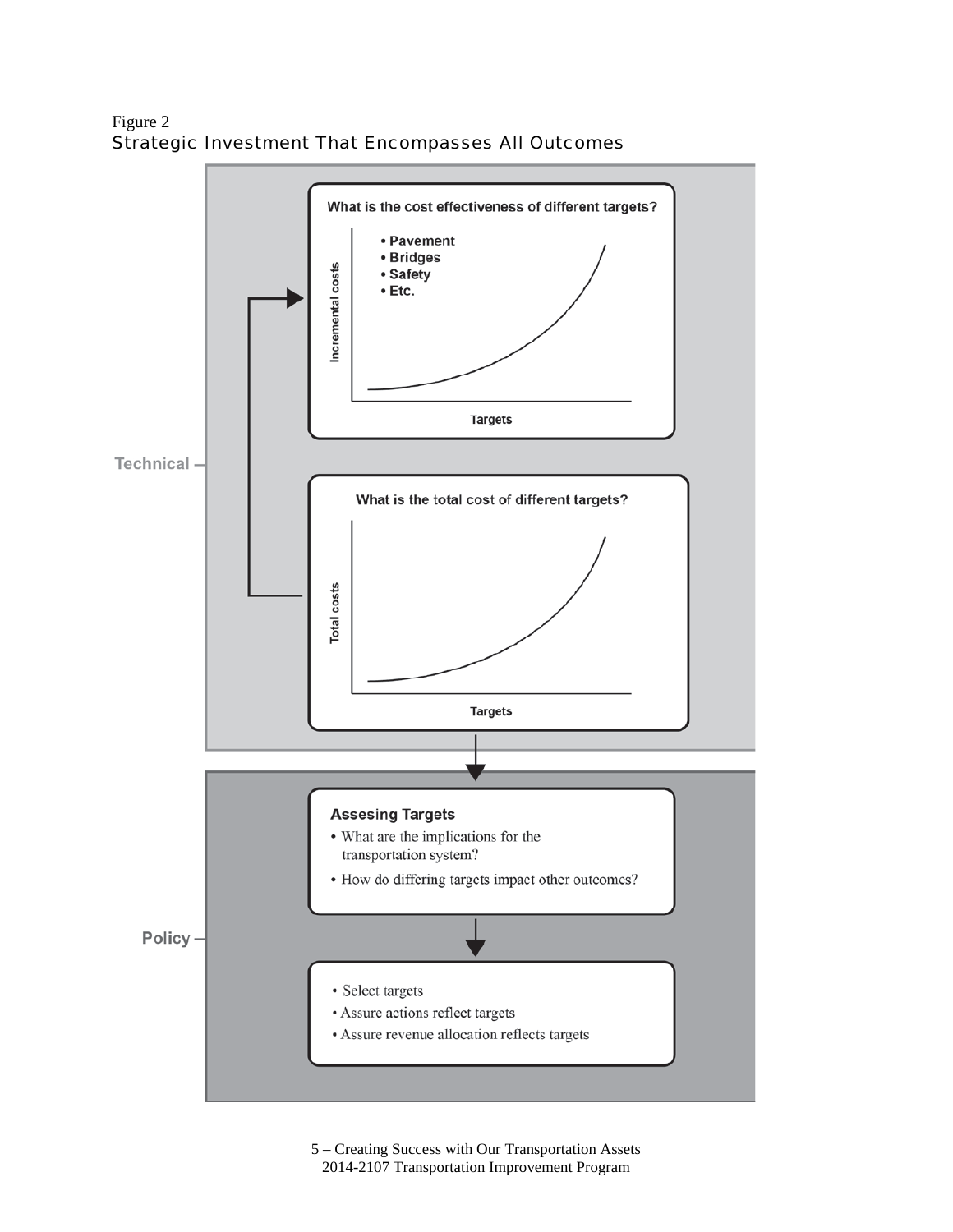### <span id="page-11-0"></span>Data Driven Decisions

SEMCOG maintains detailed data sources used to track the condition of the region's transportation system. SEMCOG has received national recognition for its work in safety, using pavement data for asset management, and for facilitating collaboration on managing operations.

In preparation for the Transportation Improvement Program, SEMCOG, road, and transit implementing agencies all used the data in various ways to support decision-making. Examples include:

- Condition of roads:
- Condition of bridges;
- Vehicle counts:
- Current and future demographic data by traffic analysis zone on population, age of population, households, and jobs;
- Forecasted travel by road segment;
- Safety data by road segment;
- Transit user survey data;
- Representative public perspective on infrastructure;
- Location of sensitive environmental resources; and
- Intermodal connectivity.

SEMCOG's 2040 Regional Transportation Plan details various analyses undertaken using these data. These analyses were designed and used to guide decision-making for policies, actions and project selection.

Based on these analyses, a series of policies and principles to guide project development were proposed and adopted by the elected officials representing the region. These policies and principles were used to structure a formal call for submittal of projects in fall 2012.

### <span id="page-11-1"></span>Call for Projects

In October 2012, SEMCOG issued the call for projects for the 2040 Regional Transportation Plan (RTP) and the FY 2014-2017 Transportation Improvement Program. The call for projects was based on all of the following:

- SEMCOG's Creating Success Outcomes and Performance Measures
- Consistency with the national goals set forth in the new federal transportation program Moving Ahead for Progress in the  $21<sup>st</sup>$  Century (MAP-21)
- Principles and Policies adopted by SEMCOG to guide transportation plan development
- Key societal changes impacting the provision of transportation services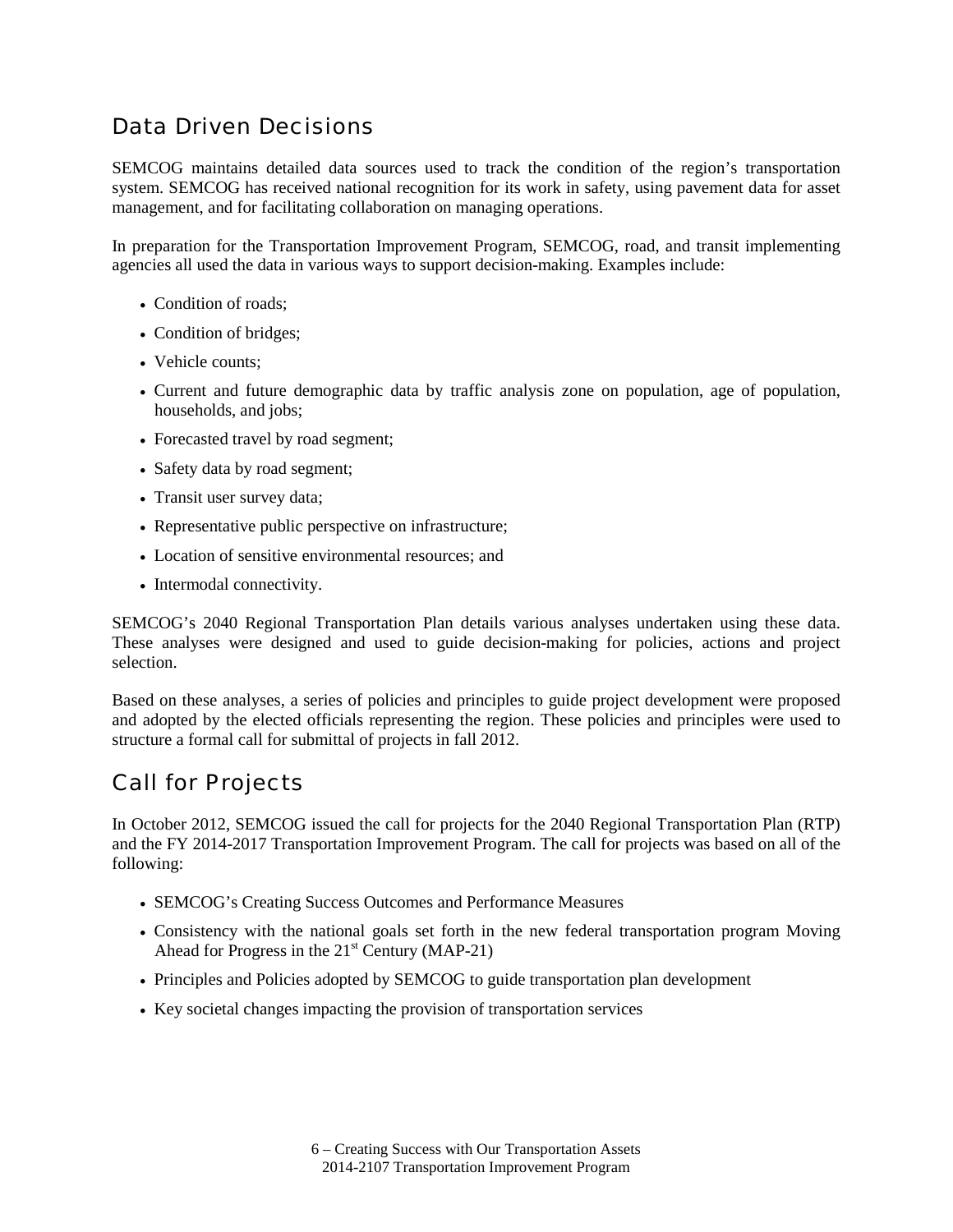In the call for projects, SEMCOG recommended continued emphasis on care of the current system (priorities initiated in the *Direction2035* Plan). This included:

- road and bridge condition;
- household access to jobs, services, and amenities;
- safety;
- transit ridership; and
- maximizing use of transportation infrastructure already in place (utilization rate).

Federal-Aid Committees were asked to base their projects recommendations on how well they aligned with these above measures.

Finally, SEMCOG noted that future calls for projects will place an increased emphasis on SEMCOG's *Creating Success* and MAP-21. Specifically, setting targets for adopted measures and using them to guide investment and distribution of transportation revenues (see Chapter 2).

Recognizing priorities vary in different parts of the region, SEMCOG developed and made available a county-specific tool for agencies to use in prioritizing projects and stay within their assigned fiscal constraints as is required by Federal law. SEMCOG offered assistance in applying the tool.

SEMCOG also provided a tool for helping agencies establish pavement management strategies with a similar offer of technical assistance.

#### Summary of Projects and Investment in the Region's Transportation System

Federal law requires that SEMCOG maintain two project lists, both of which must be fiscally constrained. One represents the list of projects programmed for funding over the next four years. It is referred to as the 2014-2017 Transportation Improvement Program (TIP).

Collectively, projects in the transportation plan will yield numerous benefits such as:

- Better bridges and fewer detours reducing travel costs;
- Decreased air pollution;
- Increased safety and economic productivity;
- More pedestrian and bicycle travel;
- Improved personal health and community vitality;
- Better connections for different modes such as transit;
- Better transit, which will attract development, business, and tourism, and connect people to the places they want to go;
- Better pavement for less wear and tear on vehicles;
- Improved traffic flow;
- Safer roads saving lives, and
- Decreased congestion.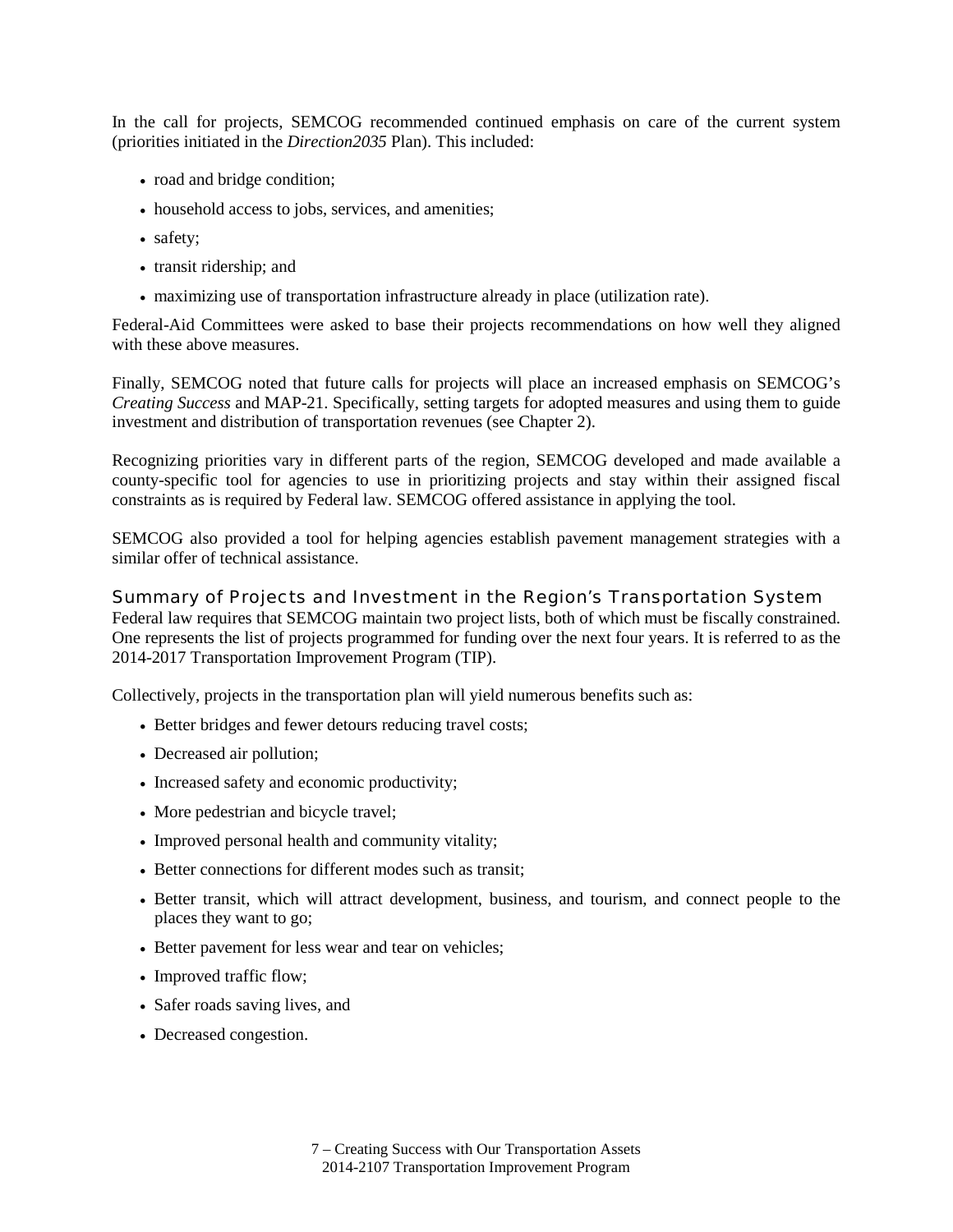Table 1 represents SEMCOG's current best estimate of total investment from all these funding sources by category through 2040. It also shows the near-term investment programmed in the 2014-2017 Transportation Improvement Program.

<span id="page-13-0"></span>Table 1

|           |  |  | Summary of Investment in Southeast Michigan's Transportation System, |  |
|-----------|--|--|----------------------------------------------------------------------|--|
| 2014-2017 |  |  |                                                                      |  |

| <b>Funding Category</b>                                         | Programmed<br>in the<br>2014-2017<br><b>TIP</b><br>(in millions) | Uses                               | Source of<br>Funding                                  |
|-----------------------------------------------------------------|------------------------------------------------------------------|------------------------------------|-------------------------------------------------------|
| Operation &<br>Maintenance of<br><b>Federal-Aid Roads</b>       | NA                                                               | Operations<br>and minor<br>capital | State                                                 |
| Operation &<br>Maintenance of<br><b>Other Roads</b>             | NA                                                               | Operations<br>and minor<br>capital | State                                                 |
| <b>Federal Transit Funds</b>                                    | \$287                                                            | Capital <sup>2</sup>               | Federal                                               |
| <b>State Transit Funds</b>                                      | \$466                                                            | Capital and<br>Operating           | State                                                 |
| <b>Local Transit Funds</b>                                      | \$493                                                            | Capital and<br>Operating           | Local                                                 |
| MDOT Capital - repair<br>and improvement <sup>3</sup>           | \$990                                                            | Capital                            | <b>Federal and State</b>                              |
| Local Road Agencies –<br>repair and<br>improvement <sup>3</sup> | \$866                                                            | Capital                            | <b>Federal and State</b>                              |
| <b>MDOT</b> Capacity<br>Improvements                            | $$594^4$                                                         | Capital                            | Federal, State,<br>Canada and<br>Private <sup>5</sup> |
| <b>Local Road Capacity</b><br>Improvements                      | \$106                                                            | Capital                            | <b>Federal and State</b>                              |
| Total                                                           | \$3,802                                                          |                                    |                                                       |

<sup>1</sup>Federal-aid roads are those that are part of the National Highway System (NHS) or have a functional classification of Urban Collector/Rural Major Collector or higher.

 $\frac{25}{3}$ Some preventative maintenance costs are also allowed.

Includes reconstruction, rehabilitation, safety, bridge, and Congestion Mitigation and Air Quality (CMAQ) projects  $4<sup>4</sup>$  related with the Blue Water Bridge Plaza and access road improvements for the NITC

 $\rm{^{4}Includes}$  work associated with the Blue Water Bridge Plaza and access road improvements for the NITC  $\rm{^{5}C}$  and an improvement for the NITC

 ${}^{5}$ Canadian and private funds are associated with the New International Bridge Crossing

The map below (Figure 3) depicts the projects in the Transportation Improvement Program (Note: Not all of the projects are represented on this map). There are numerous projects of various types in each of the region's seven counties. View the complete 2014-2017 TIP [list of projects](http://www.semcog.org/uploadedFiles/Programs_and_Projects/Planning/Long_Range_Transportation_Plan/AttachmentA_SEMCOG_TIP_20130603.pdf) via this link.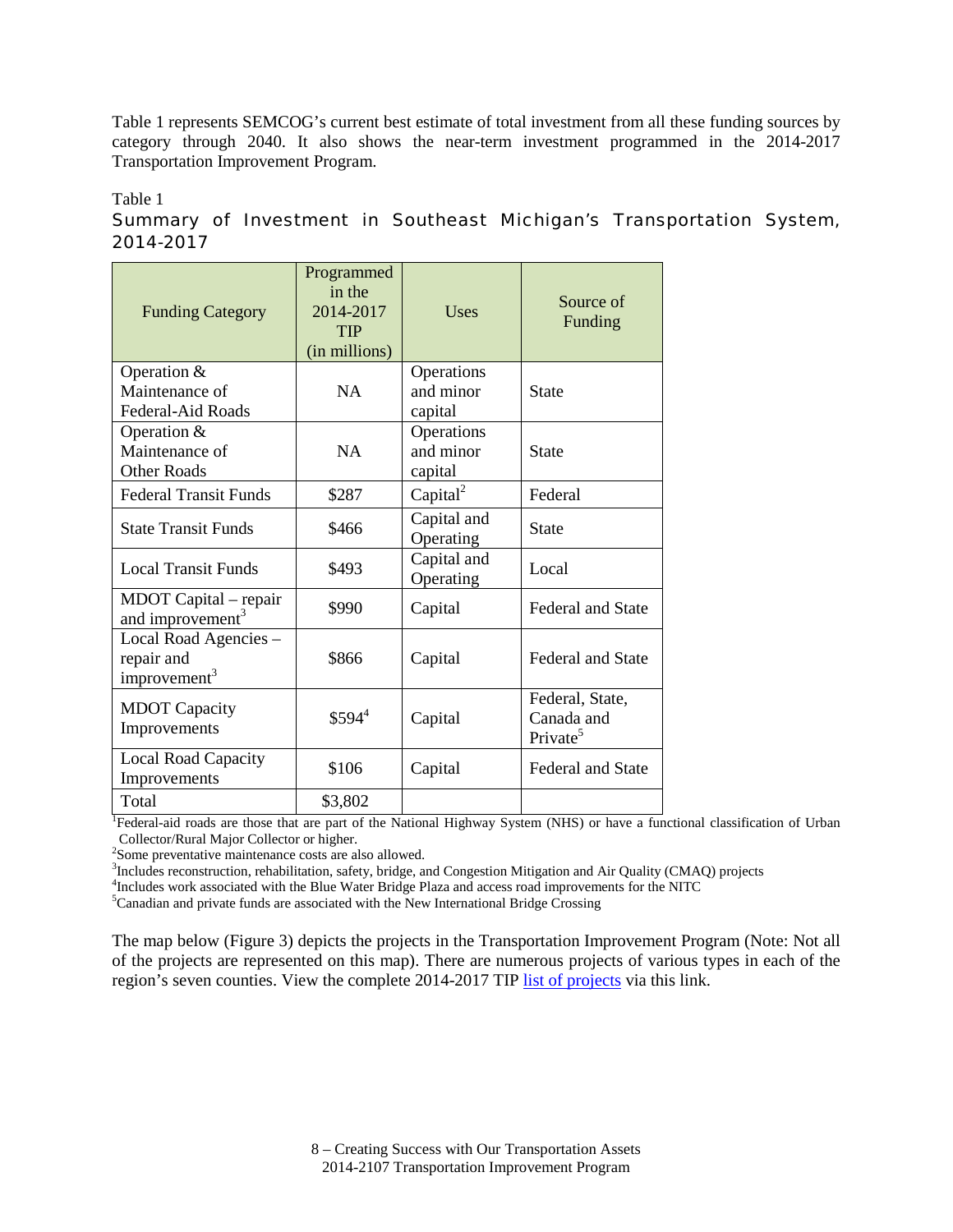<span id="page-14-0"></span>Figure 3 Mapped Projects, 2014-2017 Transportation Improvement Program

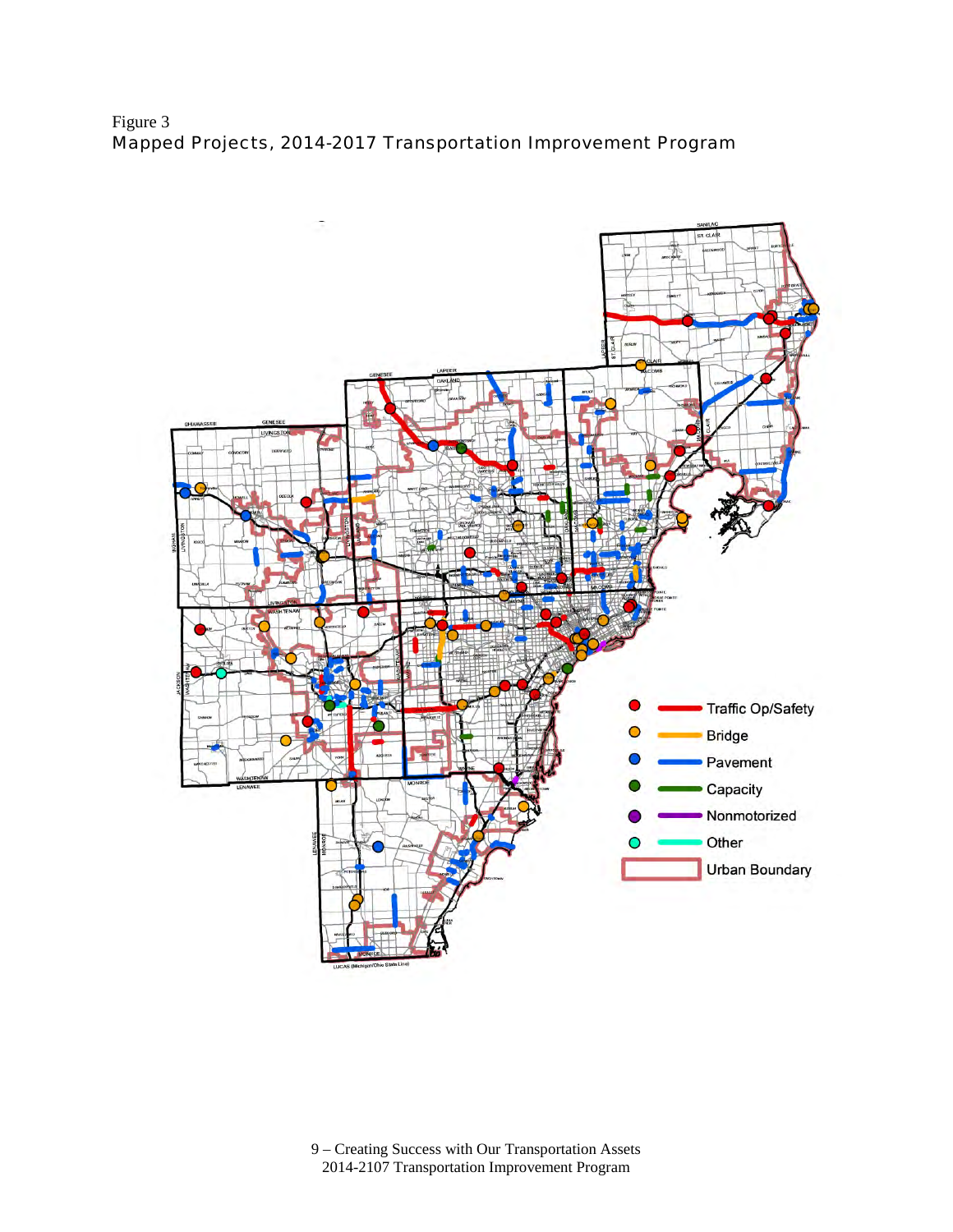Table 2 summarizes key needs identified in this plan by category and the expected change in performance that will result. Consistent with forecasts in SEMCOG's recent transportation plans, performance improvements continue to be hampered by inadequate funding.

| Component                  | <b>Key Needs</b>                                                                      | <b>Expected Change in</b><br>Performance |
|----------------------------|---------------------------------------------------------------------------------------|------------------------------------------|
| <b>Transit Capital</b>     | • Dedicated/Adequate Source of Revenue                                                |                                          |
| <b>Transit Operating</b>   | • Dedicated/Adequate Source of Revenue<br>• Service Expansion: frequency and coverage |                                          |
| Pavement                   | • Reverse trend of deteriorating condition and<br>increased taxpayer costs            |                                          |
| <b>Bridges</b>             | • Sustain level of investment that prevents cost<br>escalation                        |                                          |
| Safety                     | • Continue steady improvement                                                         |                                          |
| Congestion/Capacity        | • Minimize need for expansion/maximize use of<br>existing system                      |                                          |
| Major Improvement Projects | • Move forward with the projects persistently<br>identified as high priority          |                                          |
| Road Operations            | Increase emphasis as a cost effective means of<br>addressing multiple system needs    |                                          |
| Nonmotorized               | • Increase emphasis on expanding as a viable<br>transportation choice                 |                                          |

#### <span id="page-15-0"></span>Table 2 Expected Changes in Performance at Current Funding Levels

In summary, available funding for the 2014-2017 Transportation Improvement Program is properly focused on maintaining the existing system. However, insufficient funds impede our ability to develop and improve the transportation system needed to advance our economic prosperity.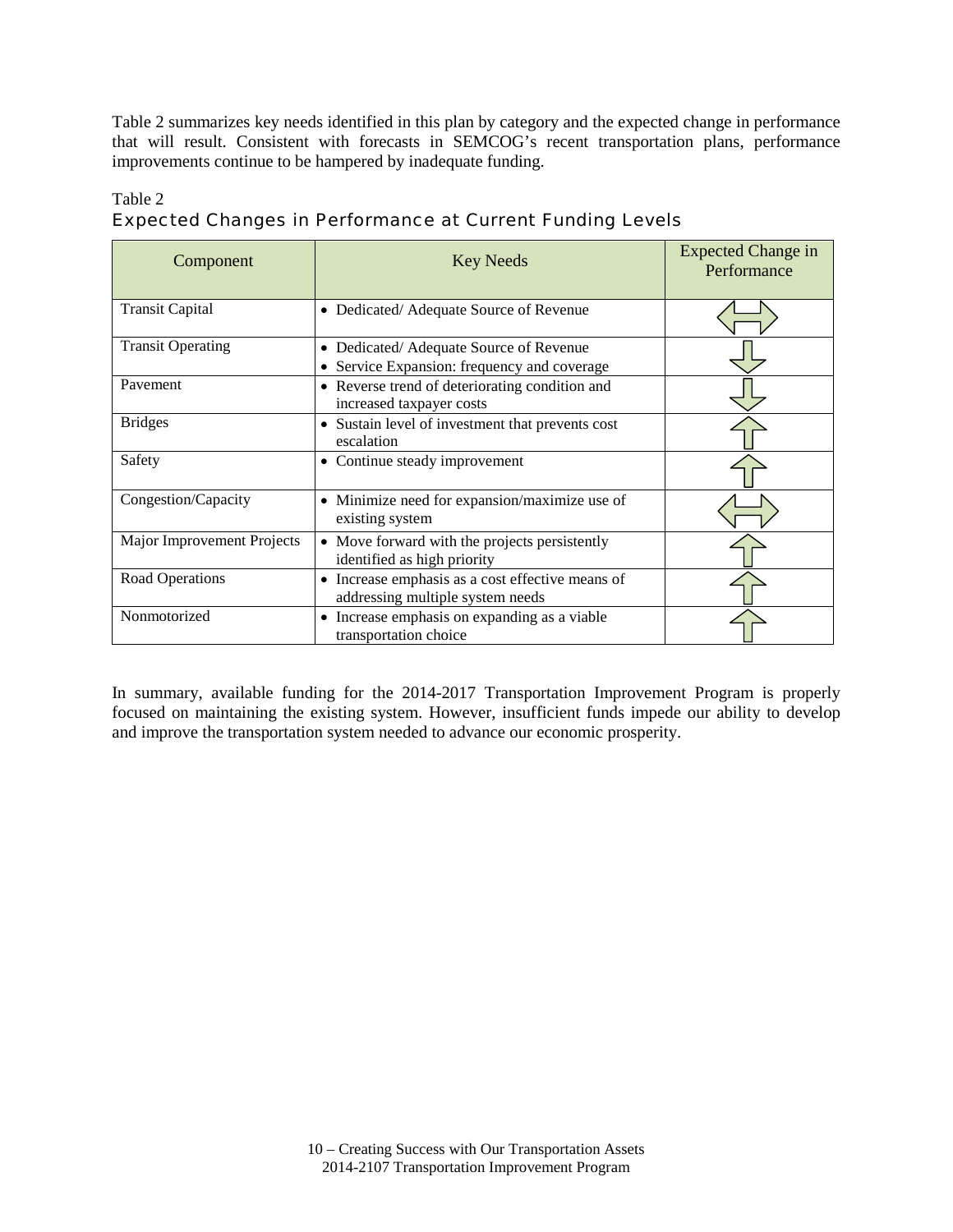# <span id="page-16-0"></span>Financial Plan

The FY 2014- 2017 Transportation Improvement Program (2014-2017 TIP) is the document implementing the first four years of the 2040 RTP. As such, it contains project lists that must be fiscally constrained, i.e., the cost of implemented projects cannot exceed the amount of funding reasonably expected to be available during the 2014-2017 TIP period.

Determining the amount of funding reasonably expected to be available is a complex process, relying on both data and past experience. The Michigan Transportation Planning Association (MTPA) developed statewide growth factors for the various funding sources used to finance our transportation system. These factors form the basis of SEMCOG's 2014-2017 TIP Financial and 2040 RTP Financial Plans.

The Transportation Improvement Program includes projects for highway capital projects, transit capital projects, and some transit operations projects. It does not include funding for highway operations and maintenance projects, although SEMCOG is required to estimate the cost to operate and maintain the federal-aid highway system in Southeast Michigan. The federal-aid highway system includes most of the major publicly-owned roads in the region. The current estimated cost of operating and maintaining the federal-aid highway system in Southeast Michigan from FY 2014-2017 is a little over \$1 billion. None of this funding is shown in the TIP.

As previously mentioned, the foundation of the financial forecast is the MTPA-determined set of factors for funding increase, which is applied to baseline-year estimates for each funding source. In addition to this core amount, there are a number of other funding sources which cannot be forecast. These include the carry-forward amounts of certain funds, much of local general-fund expenditures for transportation, future transportation millages, and others. These are added to the forecast once they are known in order to complete the transportation funding picture to the extent possible. Transportation agencies may program more or less of certain non-federal funding sources than expected for capital projects, and these adjustments must also be made.

The amount of funding expected to be available for the 2014-2017 TIP is as follows:

- Funds available to local road agencies for capital projects over the four-year program period total \$970.38 million in federal, state, and local funds. These funds will be used to repair, rebuild, and rehabilitate locally-owned roads and bridges on the federal-aid system, which is comprised of public streets and highways designated for federal funding. These tend to be the more important routes in terms of traffic volume and connectivity.
- The Michigan Department of Transportation (MDOT) is the agency responsible for maintaining the State Trunkline system. These are roads with "I," "M," or "US" designations. MDOT is projected to have about \$1.23 billion available between FY 2014 and FY 2017 to preserve the roads and bridges on the State Trunkline System in Southeast Michigan. All State Trunkline roads are on the federal-aid system.
- In addition to funding available for road and bridge preservation, MDOT also has funding set aside for major capacity projects in our region during the 2014-2017 TIP period, including the Blue Water Bridge Plaza in Port Huron, as well as the I-94 reconstruction and widening from I-96 to Conner, and the New International Trade Crossing (NITC) bridge project, both in Detroit. Together, these projects are projected to spend about \$592.46 million between FY 2014 and FY 2017. Altogether, MDOT is expected to have about \$1.8 billion available for all capital projects on the State Trunkline System in Southeast Michigan.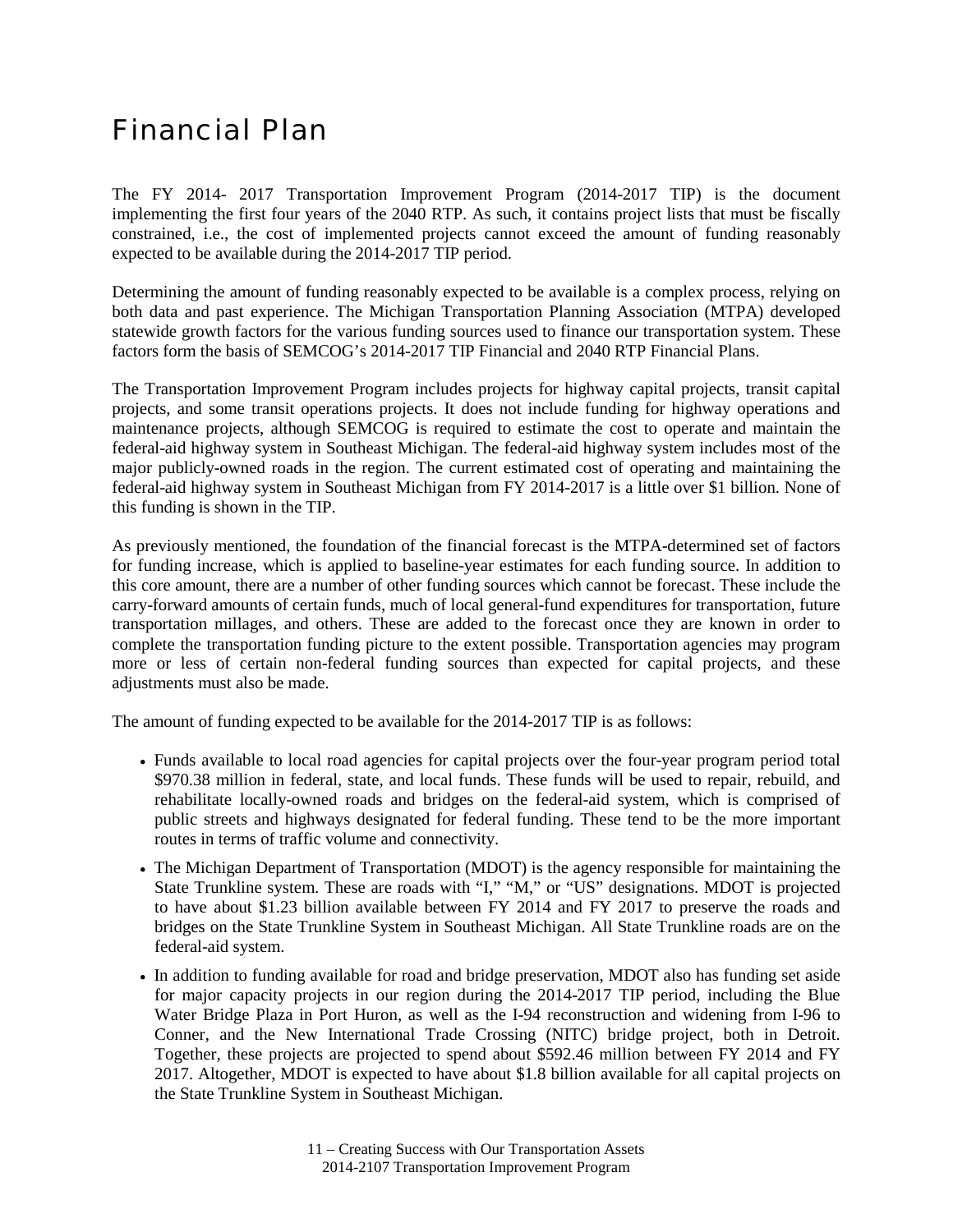• Transit agencies are forecast to have approximately \$1.51 billion available during the 2014-2017 TIP period. This includes federal, state, and local funding. Local funding can include city or county general fund, millages, and farebox revenue.

The total amount expected to be available over the next four years therefore totals approximately \$4.3 billion. Not all of these funds will necessarily be programmed in the TIP (for example, a local road agency may decide to use more of its non-federal money on operations and maintenance of the highway system and less on highway capital projects). Thus, funding actually programmed in the TIP would decrease relative to available funding. However, this amount represents SEMCOG's best assumption regarding available funding for the region's transportation system at this time.

The complete financial plan is available in the Appendix.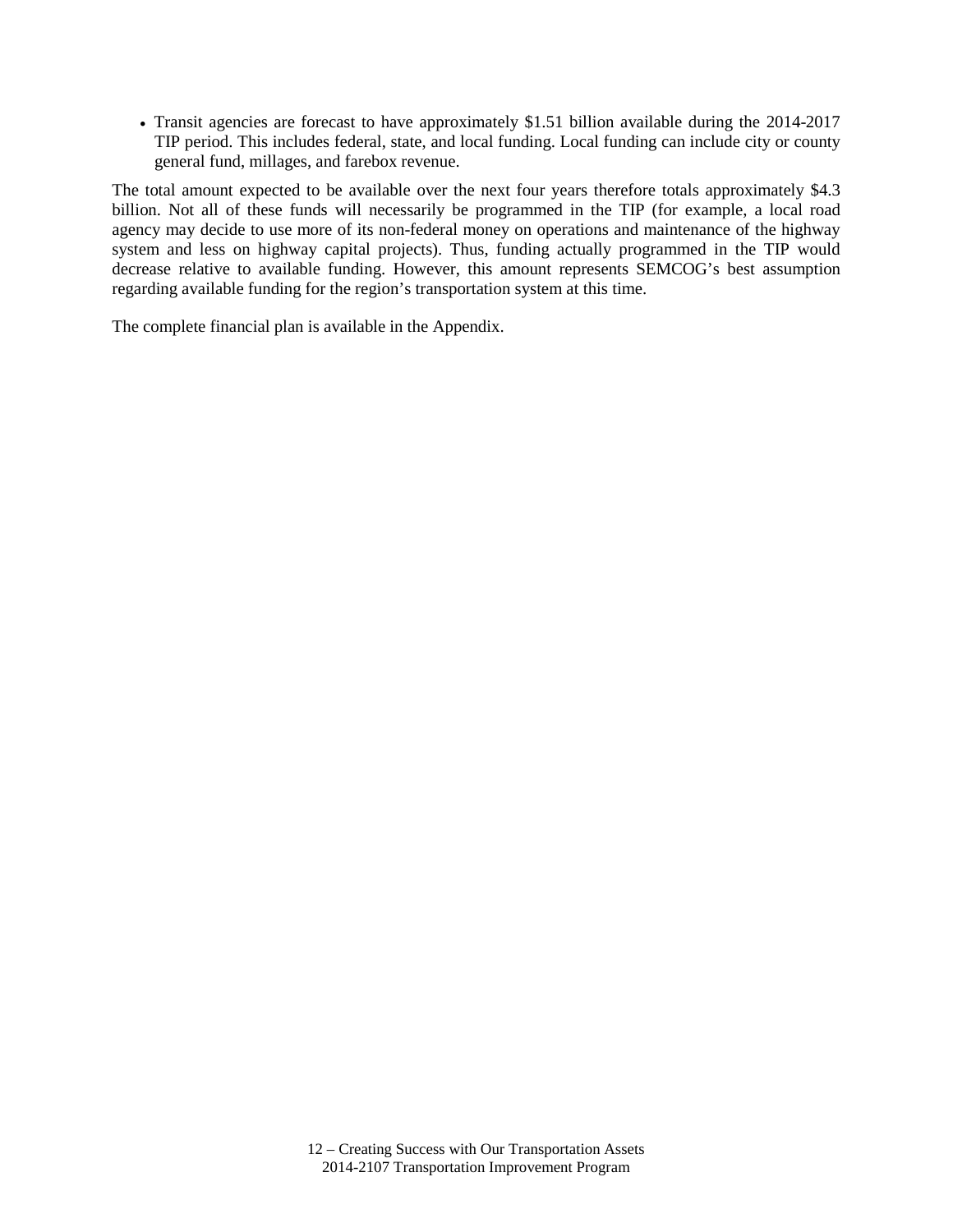# <span id="page-18-0"></span>Air Quality Conformity

The federal Clean Air Act requires that federally-funded highway and transit projects contained in Transportation Improvement Program be consistent with the air quality goals established in state air quality implementation plans (SIP). The process for demonstrating this consistency is called Air Quality Conformity. The purpose of conformity is to ensure that projects in the plan will not cause new air quality violations, worsen any existing violations, or delay timely attainment of the National Ambient Air Quality Standards (NAAQS).

The U.S. Environmental Protection Agency (EPA) has established NAAQS for six criteria pollutants: ozone, nitrogen dioxide, carbon monoxide (CO), lead, sulfur dioxide, and particulate matter (PM2.5 and PM10). EPA designates an area as either "attainment" or "nonattainment" for each of these pollutants, depending on whether local air monitoring data shows it is meeting or not meeting these standards. Areas that were initially designated as "nonattainment" for a particular standard, but later attain that standard are termed "maintenance" areas.

## <span id="page-18-1"></span>Pollutants Analyzed for Conformity in Southeast Michigan

Air Quality Conformity analyses are required for all areas currently designated as "nonattainment" or "maintenance" for ozone, CO, PM10 or PM2.5. Southeast Michigan is currently designated a maintenance area for CO and a nonattainment area for the annual and 24-hour PM2.5 standards. The region was formerly designated as a maintenance area for the 80 ppb ozone standard. However, due to significant reductions in levels of this pollutant in recent years, the region was recently designated as an "attainment" area for the new stricter 75 ppb standard. It should also be noted that, while still officially designated "nonattainment" for both of the PM2.5 standards, levels of the pollutant have also declined substantially. As a result, the region is now meeting both of these standards and is also in compliance with the tougher annual standard recently set by the EPA. Thus, it is expected that Southeast Michigan will soon be officially designated as an "attainment" area for this pollutant as well.

The current air quality designations for Southeast Michigan, as noted above, require that SEMCOG perform a conformity analysis for CO and PM2.5. While analysis of ozone is not currently required, SEMCOG is continuing to include this pollutant in its analysis for information purposes.

#### Conformity Analysis Process

To analyze conformity, emissions generated by all vehicles on Southeast Michigan's roadway system are estimated using a complex set of computer models. The models estimate the expected change in these emissions due to the combination of:

- Anticipated growth in the region, and
- The implementation of regionally-significant transportation projects that either increase or decrease roadway capacity (e.g., building new roads, adding or reducing the number of traffic lanes on existing roads). The impact of major transit projects is also included.

Detailed documentation on this modeling process, including a list of all the projects included in the analysis, is contained in a separate SEMCOG document, *Ozone, Carbon Monoxide (CO), and Fine Particulate Matter (PM2.5) Conformity Analysis for SEMCOG's 2040 Regional Transportation Plan and 2014-2017 Transportation Improvement Program*.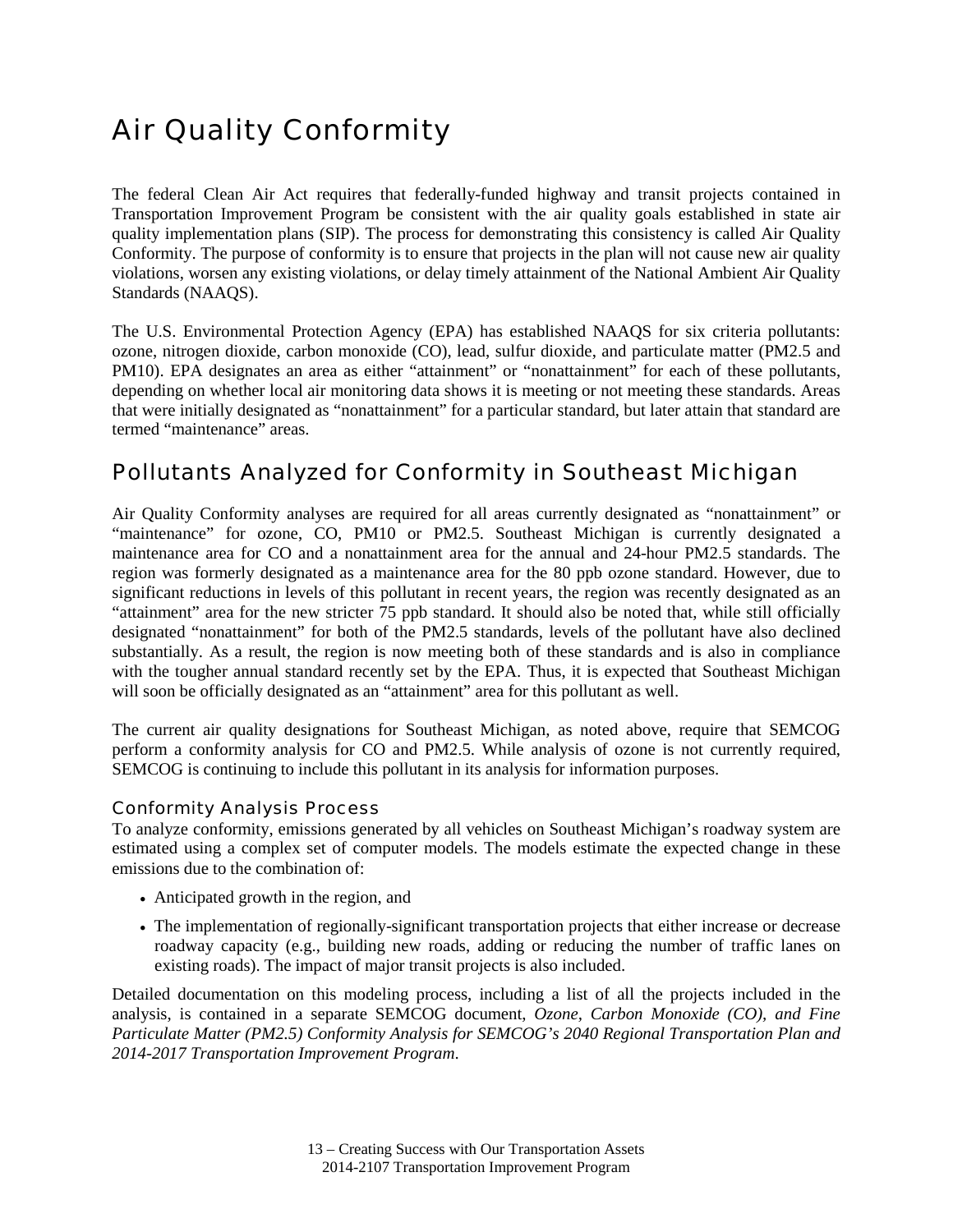#### Results of Conformity Analysis

For ozone and CO, conformity is demonstrated when forecasted emissions for specific future years are less than or equal to the established emissions limits (budgets) set forth for those pollutants in Michigan's (SIP). Results of the conformity analyses for ozone and CO are provided below. As ozone is not a directly-emitted pollutant, conformity is measured by analyzing its precursors – volatile organic compounds (VOC) and nitrogen oxides (NOx).

The data show forecasted emissions of VOCs, NOx, and CO are well below established mobile source emissions budgets in each analysis year. Thus, conformity is demonstrated.

#### <span id="page-19-0"></span>Table 3 Results of Ozone Analysis\*

| <b>Analysis</b><br>Year | <b>Emissions</b><br>(tons per day) | <b>Associated</b><br><b>Daily VMT</b> |               |
|-------------------------|------------------------------------|---------------------------------------|---------------|
|                         | <b>VOC</b>                         | <b>NOx</b>                            | (in millions) |
| <b>Budget</b>           | 106.0                              | 274.0                                 |               |
| 2015                    | 67.0                               | 141.9                                 | 134.4         |
| 2020                    | 47.3                               | 85.1                                  | 134.5         |
| 2025                    | 42.5                               | 66.8                                  | 135.8         |
| 2035                    | 37.7                               | 58.0                                  | 138.4         |
| 2040                    | 37.8                               | 57.6                                  | 139.2         |

\*Covers Southeast Michigan's former ozone "maintenance" area, which includes the entire seven-county SEMCOG region.

#### <span id="page-19-1"></span>Table 4

#### Results of Carbon Monoxide Analysis\*

| <b>Analysis</b><br>Year | $\bf CO$<br>(tons per day) | <b>Associated</b><br><b>Daily VMT</b><br>(in millions) |
|-------------------------|----------------------------|--------------------------------------------------------|
| <b>Budget</b>           | 3,843                      |                                                        |
| 2015                    | 1,056                      | 93.7                                                   |
| 2025                    | 873                        | 94.2                                                   |
| 2035                    | 864                        | 95.6                                                   |
| 2040                    | 866                        | 96.0                                                   |

\*Encompasses Southeast Michigan's CO "nonattainment" area, which includes Macomb, Oakland, and Wayne counties.

For PM2.5, two separate analyses are performed: one for the annual standard and one for the 24-hour standard. As SIP budgets for Southeast Michigan have not yet been established, conformity is demonstrated using EPA's interim emissions method. This involves comparing emissions from an EPAspecified base year to forecasted emissions in specific future years. To demonstrate conformity, PM2.5 and NOx emissions in each of the future years must not exceed those in the base year. NOx is included in the analysis because it is a precursor for PM2.5.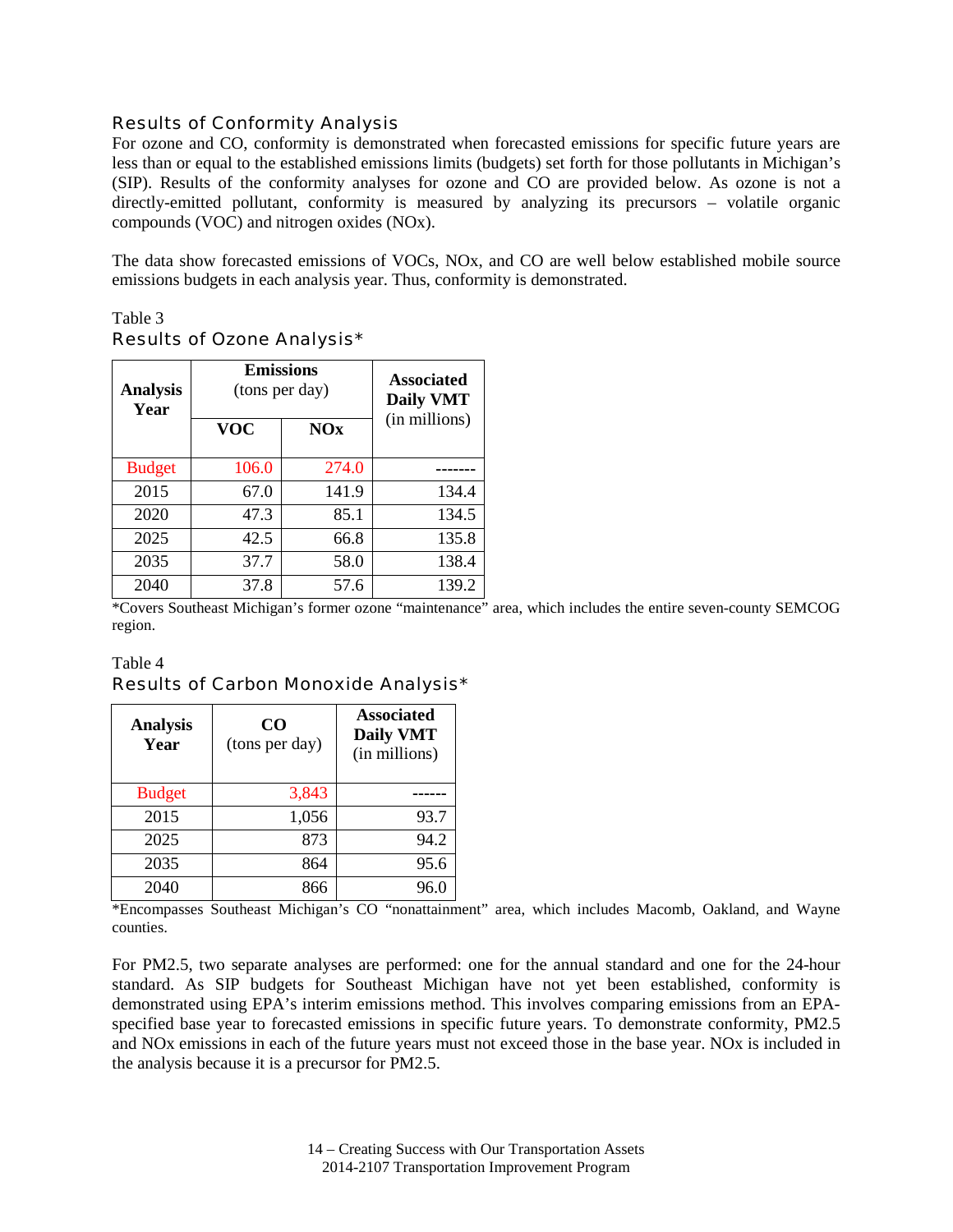For the 24-hour PM2.5 analysis, conformity is demonstrated when forecasted emissions are less than or equal to emissions levels in 2008. The analysis uses emissions for a typical winter day, as the highest PM2.5 concentrations typically occur during this season. Data in the following table show forecasted emissions in all future years are well below 2008 levels. Thus, conformity for the 24-hour standard is demonstrated.

<span id="page-20-0"></span>

| Table 5                                  |  |  |
|------------------------------------------|--|--|
| <b>Results of 24-Hour PM2.5 Analysis</b> |  |  |

| <b>Analysis</b><br>Year | <b>Emissions</b><br>(tons per day) |     | <b>Associated</b><br><b>Daily VMT</b> |  |
|-------------------------|------------------------------------|-----|---------------------------------------|--|
|                         | <b>PM2.5</b><br>NOx                |     | (in millions)                         |  |
| 2008                    | 16.8                               | 389 |                                       |  |
| 2015                    | 8.1                                | 153 | 119.2                                 |  |
| 2025                    | 5.0                                | 75  | 120.4                                 |  |
| 2035                    | 4.7                                | 66  | 122.8                                 |  |
| 2040                    | 47                                 | 66  | 123.5                                 |  |

\*Encompasses Southeast Michigan's PM2.5 "nonattainment" area, which includes the entire SEMCOG region

For the annual PM2.5 analysis, total annual emissions are calculated and conformity is demonstrated if those in all future years are less than or equal to levels in 2002. The following table shows the results of the annual PM2.5 conformity analysis. Forecasted emissions of both PM2.5 and NOx, in all analysis years, are significantly below levels experienced in 2002. Thus, conformity is demonstrated.

<span id="page-20-1"></span>Table 6 Results of Annual PM2.5 Analysis

| <b>Analysis</b><br>Year | <b>Emissions</b><br>(tons per year) | <b>Associated</b><br><b>Annual VMT</b> |               |
|-------------------------|-------------------------------------|----------------------------------------|---------------|
|                         | <b>PM2.5</b>                        | <b>NOx</b>                             | (in millions) |
| 2002                    | 6,379                               | 189,786                                |               |
| 2015                    | 2,172                               | 51,327                                 | 43,777        |
| 2025                    | 1,188                               | 24,677                                 | 44,239        |
| 2035                    | 1,107                               | 21,580                                 | 45,088        |
| 2040                    | 1,106                               | 21,500                                 | 45,473        |

\*Encompasses Southeast Michigan's PM2.5 "nonattainment" area, which includes the entire SEMCOG region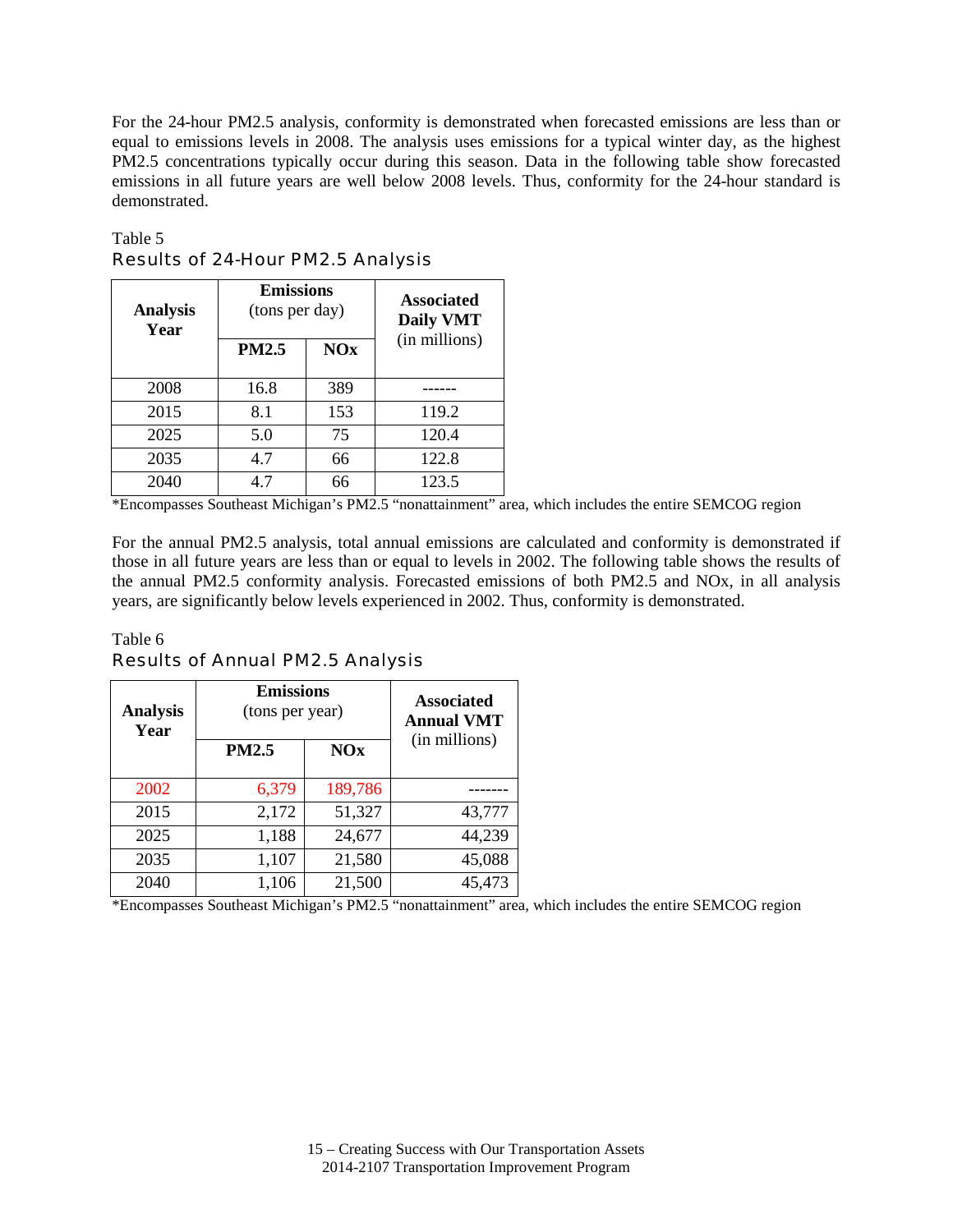# <span id="page-21-0"></span>Public Participation

Engaging and seeking input from SEMCOG members, stakeholders, and the general public is an important element in creating the 2040 Regional Transportation Plan and the 2014-2017 TIP. This valuable input helps inform plan development, allows us to better meet regional needs and build on our assets, and presents opportunities for coordination and collaboration among those with a vested interest in the transportation system. As this suggests, public outreach helps ensure that our planning efforts are not done in isolation and that broader livability principles are embraced. Although our various transportation planning and programming activities are designed to have long-term beneficial effects on the community, these activities may also have an adverse impact on some individuals. Therefore, it is important that citizens know what is being planned and be given every opportunity to provide input and present their views.

### <span id="page-21-1"></span>Outreach Activities

SEMCOG has been conducting public engagement activities and continued to share information and receive input until the 2040 Regional Transportation Plan was adopted in June 2013. Following the activities outlined in *[SEMCOG's Public Participation Plan](http://library.semcog.org/InmagicGenie/DocumentFolder/PublicParticipationPlan2011.pdf)* (2011), these efforts included, but are not limited to:

#### Regional Surveys

Two regional surveys were conducted to obtain public input on various transportation related issues.

- **Pulse of the Region:** The first survey was jointly sponsored by SEMCOG and the Metropolitan Affairs Coalition (MAC). These online "Pulse of the Region" surveys were available to all Southeast Michigan residents via SEMCOG's and MAC's Web sites.
	- − Citizens were asked to voice their opinions on various aspects of the region's transportation system. The survey was promoted in many places, including SEMCOG's Facebook, Twitter, and LinkedIn social media pages. Although the responses do not represent a statistically derived sample, they provide an important perspective on the region's transportation system, and enabled any interested individual to voice an opinion. "Pulse of the Region" survey results can be found [here.](http://smcg.informz.net/SMCG/archives/archive_2787687.html)
- **Infrastructure Public Opinion Survey:** The second, more extensive survey was conducted by SEMCOG in late 2012. The purpose of the survey was to understand what the public thinks about Southeast Michigan's roads, transit, and water and sewer systems. The survey sample was designed to provide statistically significant results for each of SEMCOG seven counties and the City of Detroit.
	- − The findings from this survey are discussed in the *Infrastructure Survey – What the Public Thinks*  section of this plan. These [findings](http://www.semcog.org/Sustainability_Infrastructure.aspx) were heavily considered by SEMCOG and local elected officials as we explored transportation investment choices and established a regional investment direction.

#### Videos: The "inside story"

SEMCOG created a series of seven short videos throughout development of the 2040 RTP and 2014-2017 Transportation Improvement Program. Each video describes the "inside story" of a different component of the region's transportation system. Videos were developed to discuss the region's safety, freight, roads and bridges, public transit, walking and biking, congestion, and funding issues. After viewing each video, the public was asked to respond to several survey questions. The results were summarized instantaneously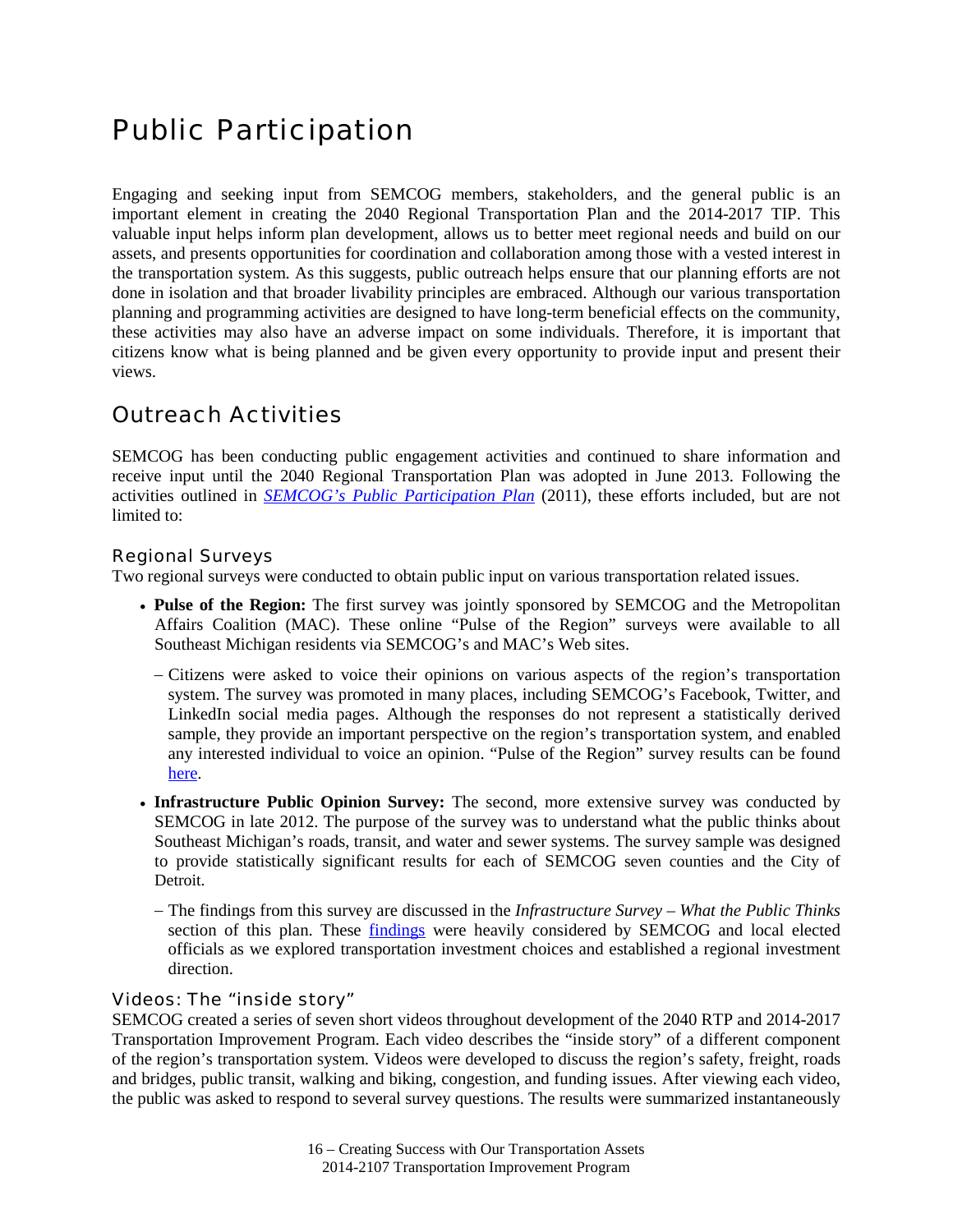and shown to the responder. View the [Inside Story videos and responses;](http://www.semcog.org/2040RTP_Videos.aspx) please note that responses can only be seen after taking the survey.

#### Speakers Bureau

SEMCOG actively promoted a speakers bureau available to discuss various transportation issues with the public. These meetings provided valuable opportunities for the public to offer input to SEMCOG for the 2040 RTP and 2014-2017 TIP. SEMCOG appeared on various radio and television shows to discuss and ask for public input on various aspects of the 2040 Regional Transportation Plan and 2014-2017 TIP.

#### Public Meetings

At all SEMCOG meetings, events, and public outreach booths, informational tip cards, videos, and PowerPoint presentations were used, as appropriate. All SEMCOG meetings and events are open to the public and publicized via news releases, SEMCOG's bi-weekly e-newsletter (*Regional Update*), on SEMCOG's Web site, social media pages, and blogs. The schedule of meetings included:

- Three focus groups on Sustainability (September-October 2012)
- Transportation Advisory Council meetings (September 2012-May 2013)
- SEMCOG Executive Committee meetings (September 2012-May 2013)
- SEMCOG General Assembly meetings (November 2012, March 2013, June 2013)
- SEMCOG Task Force meetings (October 2012- May 2013)
- Presentations to organizations; this includes organizations whose membership may be traditionally underrepresented in the transportation decision-making process (October 2012-May 2013)
- Four public meetings (May 2013)

#### Other Public Meetings

The various county Federal-Aid Committees and Transportation Studies also encouraged public participation through their individual county processes. SEMCOG worked with state and local road and transit agencies to conduct local-level public outreach efforts prior to proposing projects for inclusion in the 2040 RTP. SEMCOG posted agency contact information and meeting dates online. Throughout the development of the 2040 RTP, various presentations and opportunity for public input and feedback was available during the SEMCOG Transportation Advisory Council, Executive Committee, and General Assembly meetings. Most presentations were posted on SEMCOG's Web site.

#### SEMCOG Web Site and Social Media

The public was encouraged to stay up-to-date on various 2040 evaluation activities by checking SEMCOG's Web site; materials were posted regularly. SEMCOG also used Facebook, Twitter, LinkedIn, and SEMCOG blogs to post information and ask for input from the public on the 2040 Regional Transportation Plan.

#### Agency Consultation

To ensure that the 2040 RTP is consistent with other planning areas that affect or are affected by the transportation system, SEMCOG consulted with various agencies dealing with public transit, human service transportation, development, planned growth, land use, land management, economic development, airport operations, freight movements, safety/security operations, natural resources, environmental protection, conservation, wildlife, and historic preservation.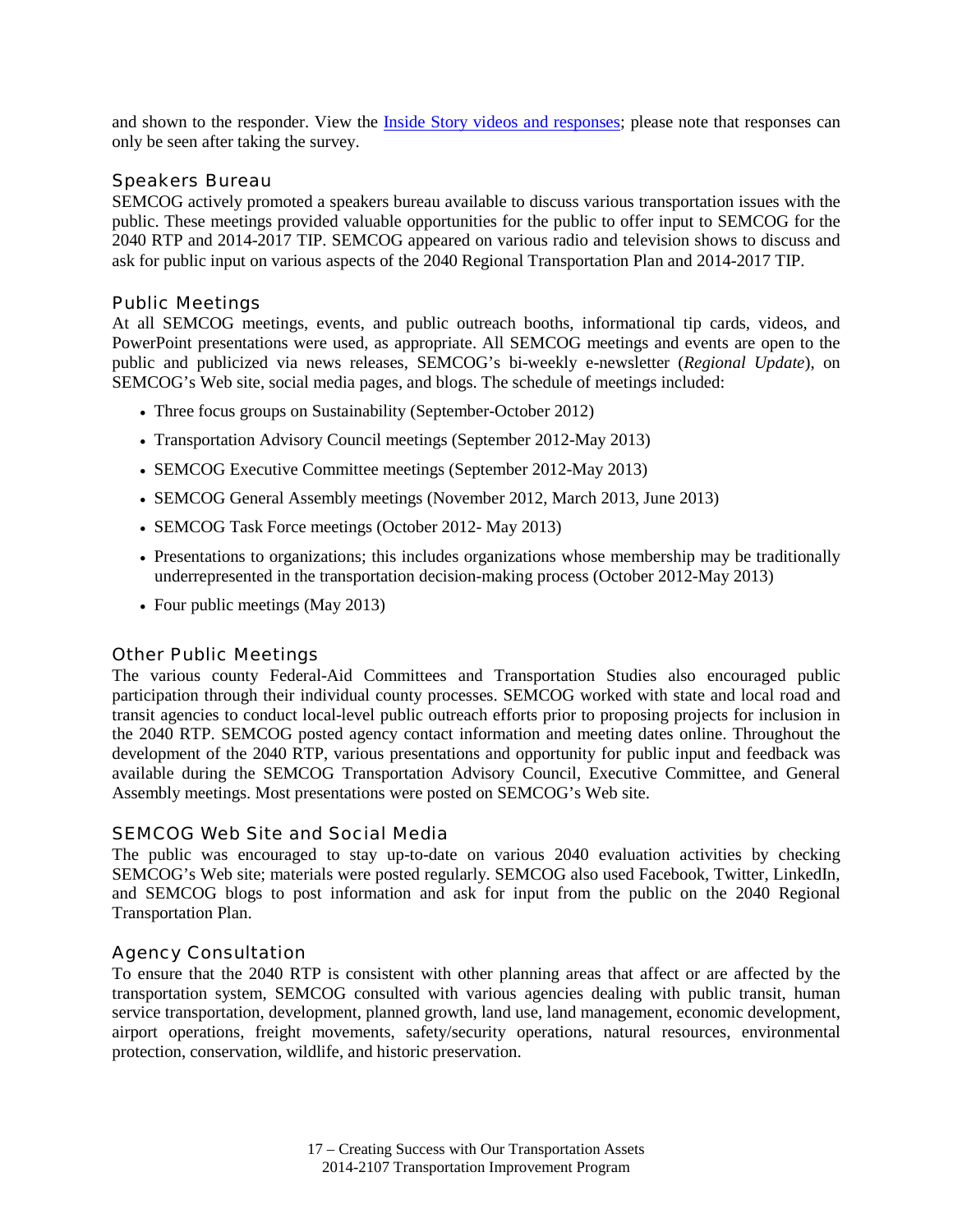SEMCOG engagement in plan development includes consultation with agencies affecting or affected by the transportation system; and coordination with federal, state, and local transportation partners responsible for other planning activities. SEMCOG sought and received input from these and other nontraditional partners throughout the course of developing the 2040 RTP and the 2014-2017 TIP. In Washtenaw and St. Clair Counties, the [Washtenaw Area Transportation Study](http://www.miwats.org/) and [St. Clair County](http://www.stclaircounty.org/Offices/metro/LRTP.aspx)  [Transportation Study](http://www.stclaircounty.org/Offices/metro/LRTP.aspx) (agencies responsible for comprehensive transportation planning at the county level) adopted individual county-wide transportation plans that will be included in 2040 Transportation Plan by reference.

#### Public Comment Period

The formal public comment period for the 2040 RTP began on May 9**,** 2013 and ended with General Assembly adoption on June 20, 2013. The public comment period and committee meeting dates were announced online, via a public notice and media release, and on social media.

A summary of all of the public comments is included in the Appendix.

#### Additional Materials

*[Semscope](http://www.semcog.org/Semscope/SEMscope_Spring%202013/index.html#/1/)* (Spring 2013) devoted to transportation funding. *[A Citizen's Guide to Transportation Planning in Southeast Michigan](http://www.youtube.com/watch?v=UCY1SbtBhS4&list=UUr0wxe2H-pgsBP8ag_HPNHQ&index=1&feature=plcp)* (Video)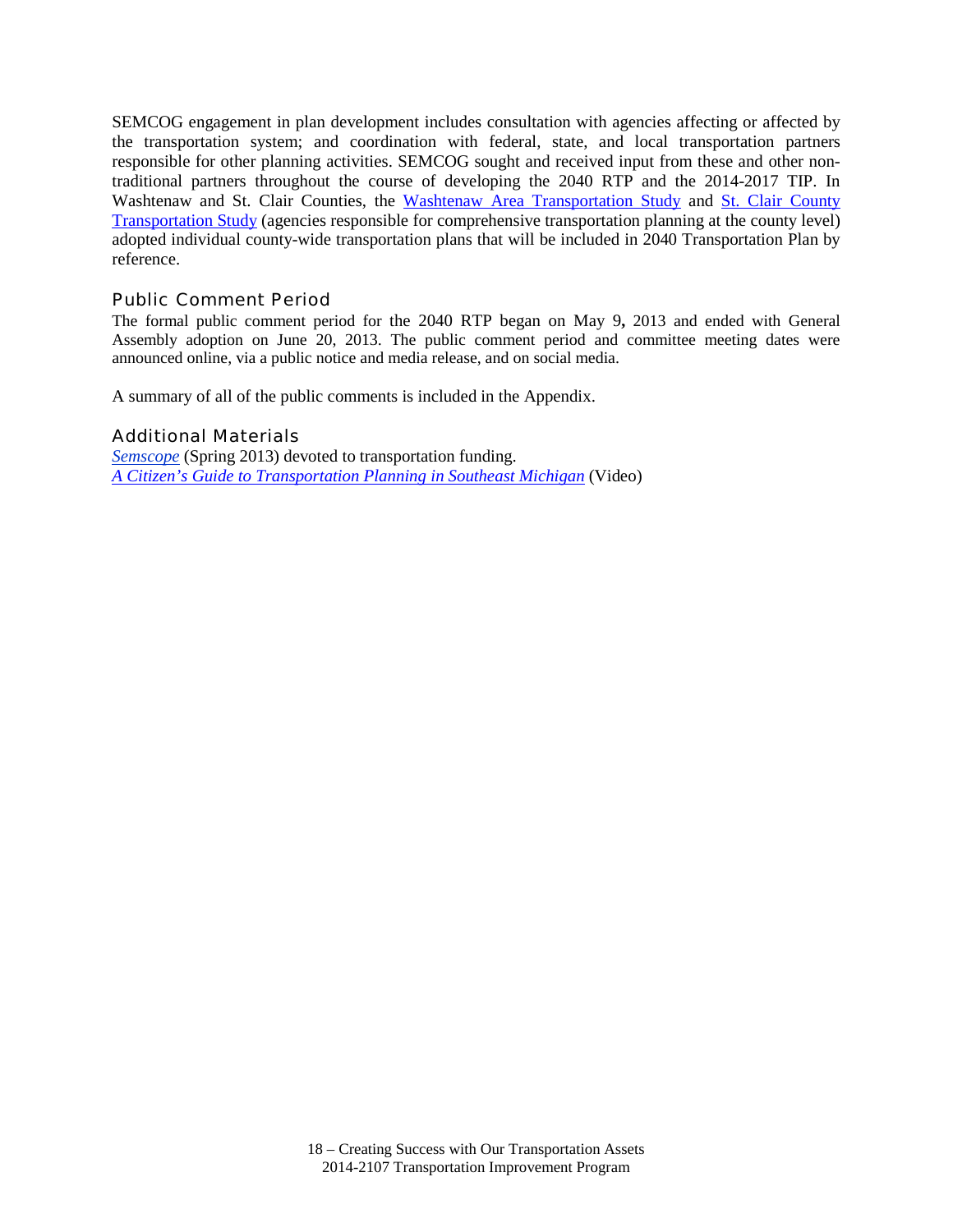# <span id="page-24-0"></span>Environmental Justice

Transportation investments have both positive and negative impacts that may be localized in a particular community or portion of a community. Environmental justice requires that these impacts be distributed fairly among population groups, especially focusing on population groups that have been traditionally disadvantaged. SEMCOG, in its response to this important challenge, enhanced a process to assess the impacts of the transportation planning process, the 2040 RTP, and the 2014-2017 TIP on the target populations.

The target populations consist of minorities (African-American, Asian-American, Native American, and Hispanic), low-income households, senior citizens, and households without cars. Information about these populations can be found in the Appendix. SEMCOG identified three principles to ensure environmental justice considerations were properly integrated into the transportation planning process:

- Provide adequate public involvement of target populations in regional transportation decision making,
- Assess (i.e., travel time) whether there were disproportionately high and adverse impacts on the target populations resulting from federal programs, and
- Ensure that the target populations receive an equitable share of benefits of federal transportation investments.

Several quantitative measures were developed in order to assess the impacts of the plan. Although these measures cannot take into account every possible facet of environmental justice, SEMCOG believes they are good indicators as to whether significant environmental justice issues are present. When applied at the regional level, the measures indicated the 2040 RTP creates no environmental justice problems. It is important to keep in mind that this analysis was done at a regional, system-wide level. Additional refinement will be made as individual projects go through project development. The complete environmental justice analysis of the 2040 RTP and the 2014-2017 TIP is available in the separate Environmental Justice Technical Analysis in the Appendix.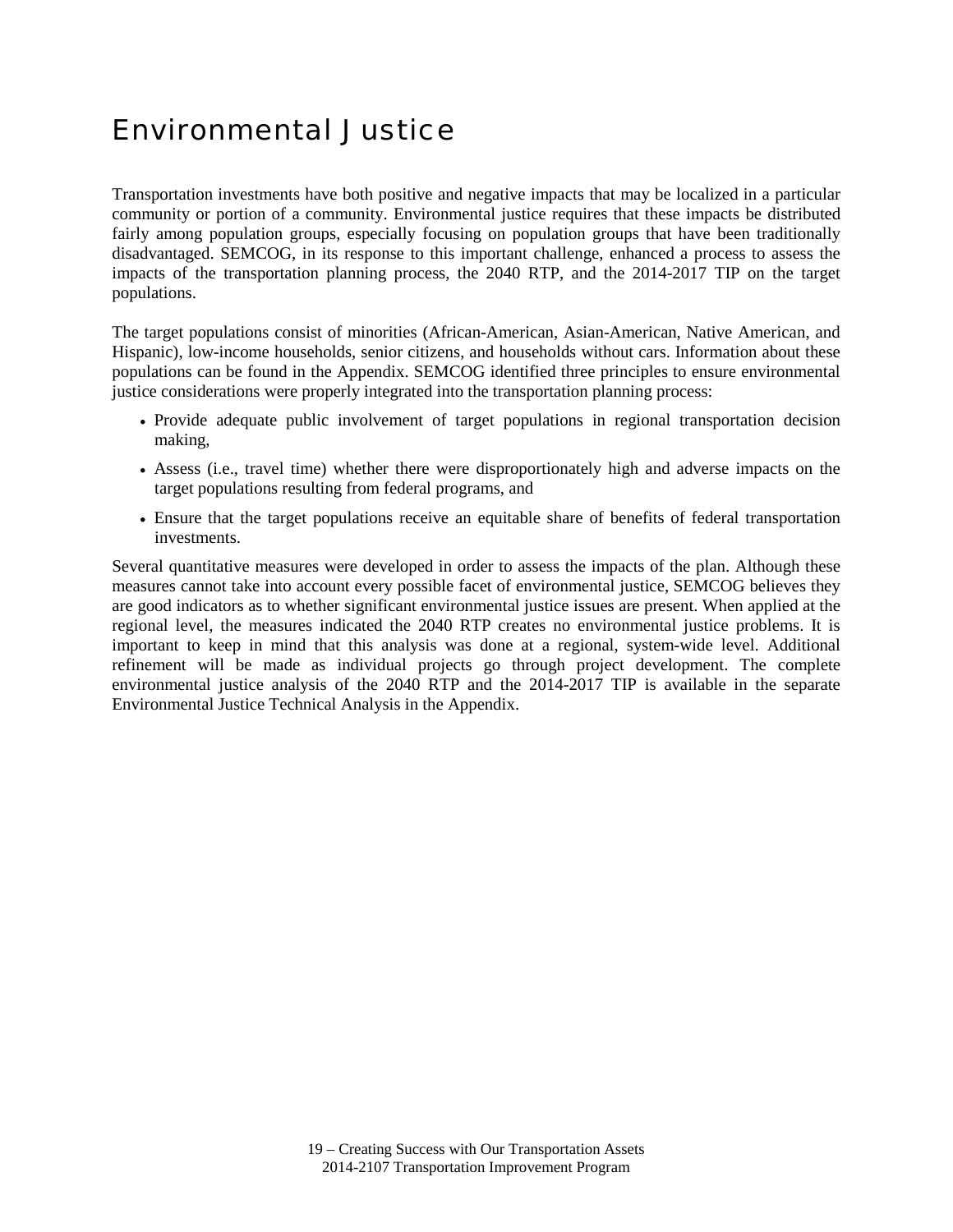# <span id="page-25-0"></span>Consistency with the Regional Intelligent Transportation Systems (ITS) Architecture

Most travelers are unconcerned about who owns and operates the various components of the transportation system. They expect it to work seamlessly and efficiently. The strength of an MPO is its ability to reach out to a vast array of stakeholders to enable communication and cooperation among them. In this regard, SEMCOG works with many different agencies interested in finding solutions for various transportation issues throughout the region. SEMCOG fosters system integration and agency cooperation concerning ITS technologies.

ITS refers to technologies that help operators to better monitor and manage the system, to respond to incidents more quickly, and to disseminate traffic-related information back to the public. Examples of ITS technologies include dynamic message signs, cameras that monitor traffic flow and incidents, and road sensors, which count and classify the vehicles on the highway system.

ITS enables collaboration, communication and cross-jurisdiction/agency system integration. ITS is a proven alternative solution to reduce congestion, increase traffic flow, enhance safety, and improve air quality.

FHWA developed the national ITS architecture to provide a unifying framework for ITS infrastructure deployment. SEMCOG houses and maintains the [regional ITS architecture,](http://www.semcog.org/ITS_Architecture.aspx) as a framework for implementing ITS projects across multiple jurisdictions and agencies, and a regional ITS Deployment [Plan,](http://www.semcog.org/ITS_DeploymentPlan.aspx) which provide an order/sequence for implementing the projects in the architecture. This Southeast Michigan Regional ITS Architecture identifies the organizations that provide ITS or those that have an interest in them. It defines the different operating systems, the functions they perform, what information they exchange, and how that information is exchanged. Identifying the different types of technologies and interconnections helps one understand the existing systems. It helps detect any gaps related to the information exchange, or any agencies that could collaborate. The architecture ensures that institutional agreements and technical integration for the implementation of ITS projects are in place. Its primary goal is to facilitate the efficient deployment and use of ITS equipment, networks, and management structures to create a safer and more efficient transportation system across jurisdictions. All ITS projects using federal funding must conform to the Regional ITS Architecture.

The 2014-2017 TIP is consistent with both the ITS Architecture and Deployment Plan. It includes a variety of ITS initiatives, including:

- advanced transit fare collection systems, communications, and surveillance;
- traffic signal retiming programs;
- freeway and arterial management systems;
- Freeway Courtesy Patrol; and
- continued operations and maintenance of existing ITS technologies.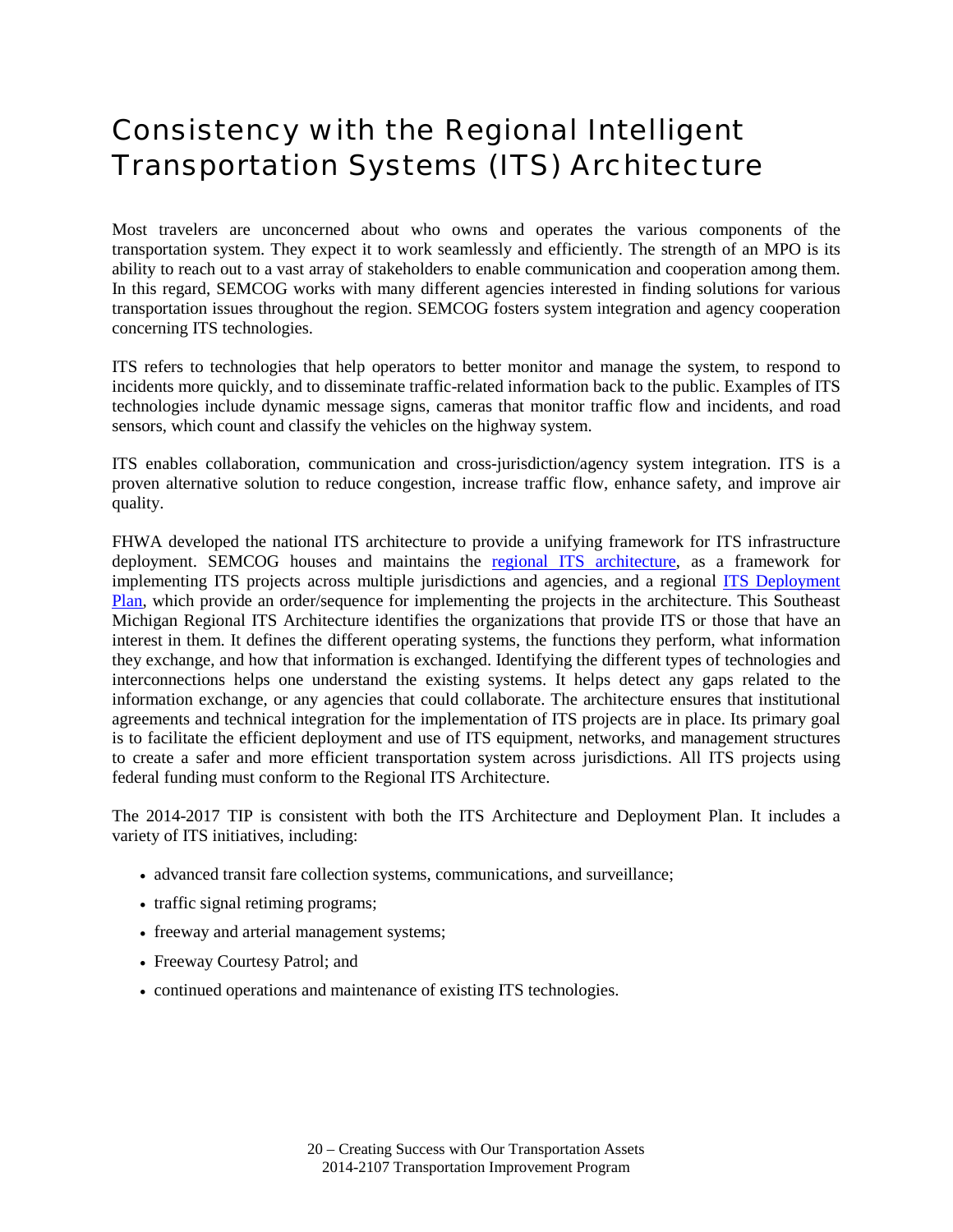# <span id="page-26-0"></span>2014-2017 Self Certification

For all Metropolitan Planning Areas, concurrent with the submittal of the entire proposed TIP to the FHWA and the FTA as part of the STIP approval, the state and the MPO shall certify at least every four years that the metropolitan transportation planning process is being carried out in accordance with all applicable requirements included under 23 U.S. Code, Code of Federal Regulations 450 section 334. (signed self certification document, see Appendix)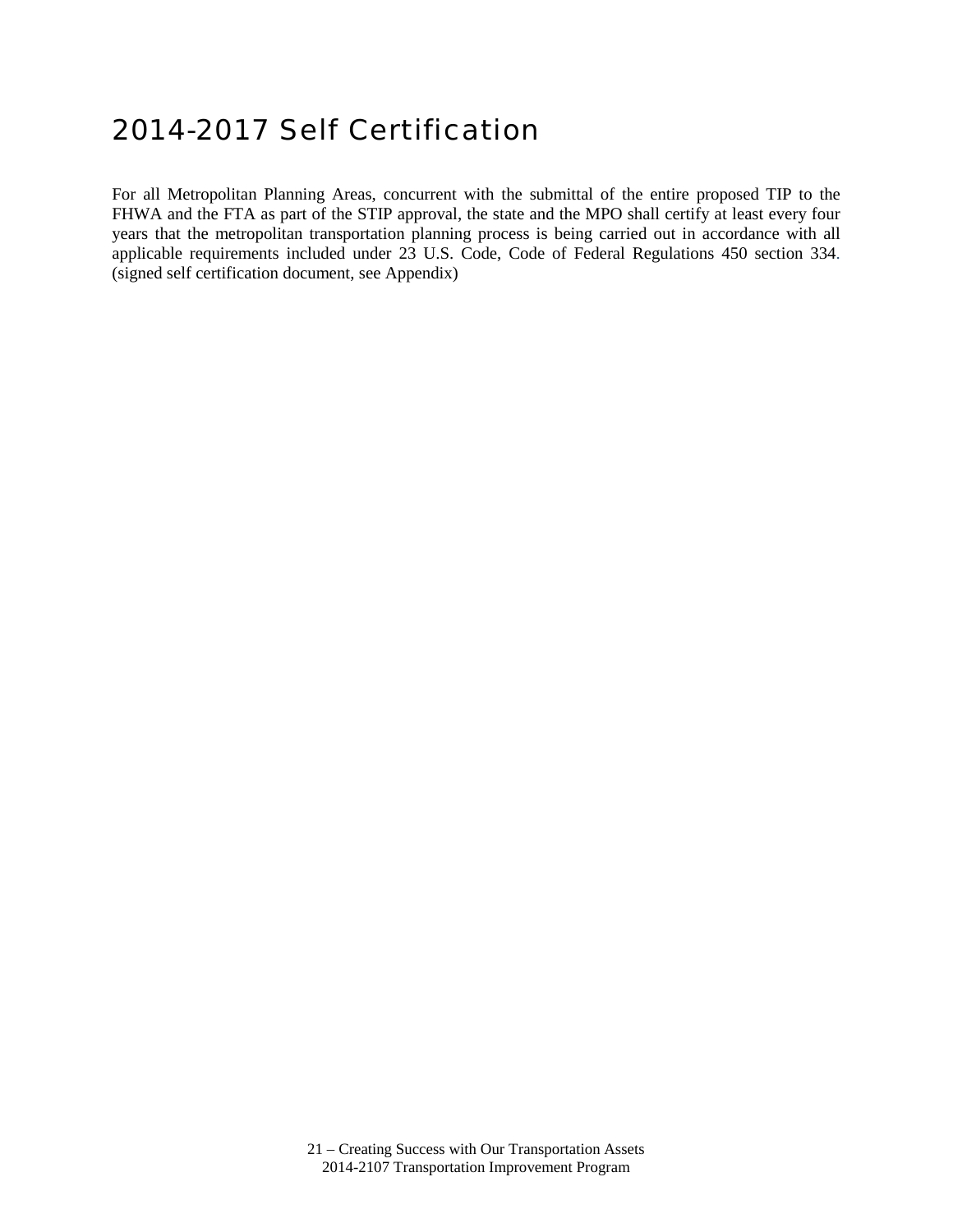# <span id="page-27-0"></span>Appendix

## <span id="page-27-1"></span>Links to Plans and Other Information

Following are links to plans and other information discussed in the 2014-2017 Transportation Improvement Program report (organized by the chapter and section in which they appear):

### <span id="page-27-2"></span>Chapter 2: Project Selection and Approval Process

#### Call for Projects

• [2014-2017 TIP Project List](http://www.semcog.org/uploadedFiles/Programs_and_Projects/Planning/Long_Range_Transportation_Plan/AttachmentA_SEMCOG_TIP_20130603.pdf)

## <span id="page-27-3"></span>Chapter 6: Regional Evaluation of Projects

#### Financial Plan

• [SEMCOG 2014-2017](http://www.semcog.org/uploadedFiles/Programs_and_Projects/Planning/Long_Range_Transportation_Plan/Financial%20Plan.SEMCOG%202040%20RTP.pdf) TIP Financial Plan

## <span id="page-27-4"></span>Chapter 4: Air Quality Conformity

• [Ozone, Carbon Monoxide \(CO\), and Fine Particulate Matter \(PM2.5\) Conformity Analysis](http://www.semcog.org/uploadedFiles/Programs_and_Projects/Planning/Long_Range_Transportation_Plan/Air%20Quality%20Conformity%20Documentation.pdf) for *SEMCOG's 2040 Regional Transportation Plan and 2014-2017 Transportation Improvement Program*

### <span id="page-27-5"></span>Chapter 5: Public Participation

#### Outreach Activities

• *[SEMCOG's Public Participation Plan](http://library.semcog.org/InmagicGenie/DocumentFolder/PublicParticipationPlan2011.pdf)* (2011)

#### Regional Surveys

- Pulse of the Region" survey results [http://smcg.informz.net/SMCG/archives/archive\\_2787687.html](http://smcg.informz.net/SMCG/archives/archive_2787687.html)
- Infrastructure Survey What the Public Thinks [http://www.semcog.org/Sustainability\\_Infrastructure.aspx](http://www.semcog.org/Sustainability_Infrastructure.aspx)

#### Videos: The "inside story"

• [Inside Story videos and responses](http://www.semcog.org/2040RTP_Videos.aspx)

#### Agency Consultation

Responsible for individual long-range transportation plans:

- [Washtenaw Area Transportation Study](http://www.miwats.org/) Long Range Transportation Plan
- [St. Clair County Transportation Study](http://www.stclaircounty.org/Offices/metro/LRTP.aspx) Long Range Transportation Plan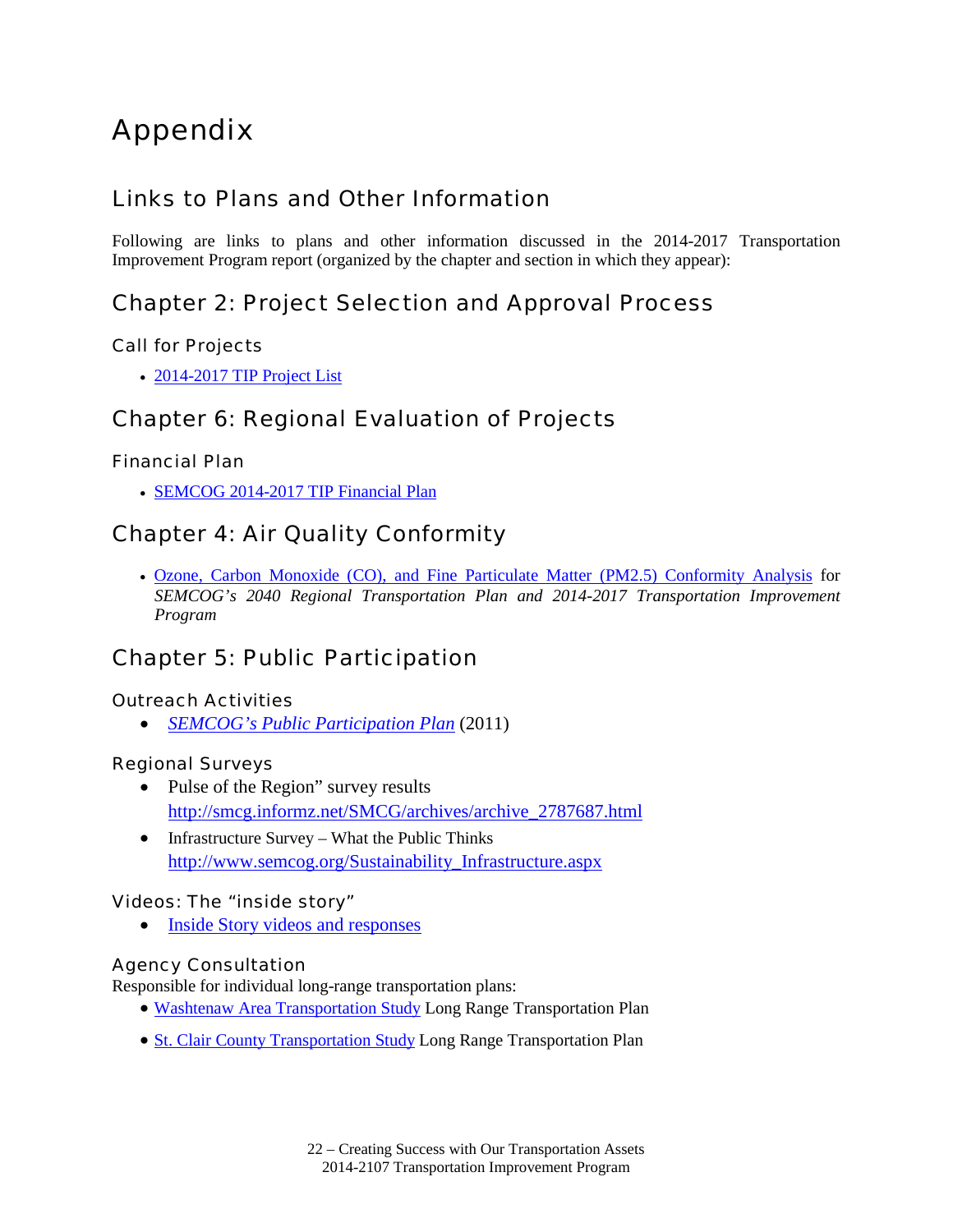#### Public Comment Period

• [Summary of Public Comments](http://www.semcog.org/uploadedFiles/Programs_and_Projects/Planning/Long_Range_Transportation_Plan/RTP%20Memo%20from%20Paul%20to%20GA.pdf)

#### Additional Materials

- *[Semscope](http://www.semcog.org/Semscope/SEMscope_Spring%202013/index.html#/1/)* (Spring 2013) devoted to transportation funding.
- *[A Citizen's Guide to Transportation Planning in Southeast Michigan](http://www.youtube.com/watch?v=UCY1SbtBhS4&list=UUr0wxe2H-pgsBP8ag_HPNHQ&index=1&feature=plcp)* (Video)

### <span id="page-28-0"></span>Chapter 6: Environmental Justice

• [Environmental Justice Technical Analysis](http://www.semcog.org/uploadedFiles/Programs_and_Projects/Planning/Long_Range_Transportation_Plan/Environmental%20Justice%20Tech%20Analysis%202.pdf) – 2040 Regional Transportation Plan and 2014-2017 Transportation Improvement Program

### <span id="page-28-1"></span>Chapter 7: Consistency with the Regional Intelligent Transportation Systems (ITS) Architecture

- [Regional ITS Architecture](http://www.semcog.org/ITS_Architecture.aspx)
- [ITS Deployment Plan](http://www.semcog.org/ITS_DeploymentPlan.aspx)

### <span id="page-28-2"></span>Chapter 8: 2014-2017 Self Certification

• [Signed Self Certification Document](http://www.semcog.org/uploadedFiles/Programs_and_Projects/Planning/Long_Range_Transportation_Plan/PlanningProcessCertification2.pdf)